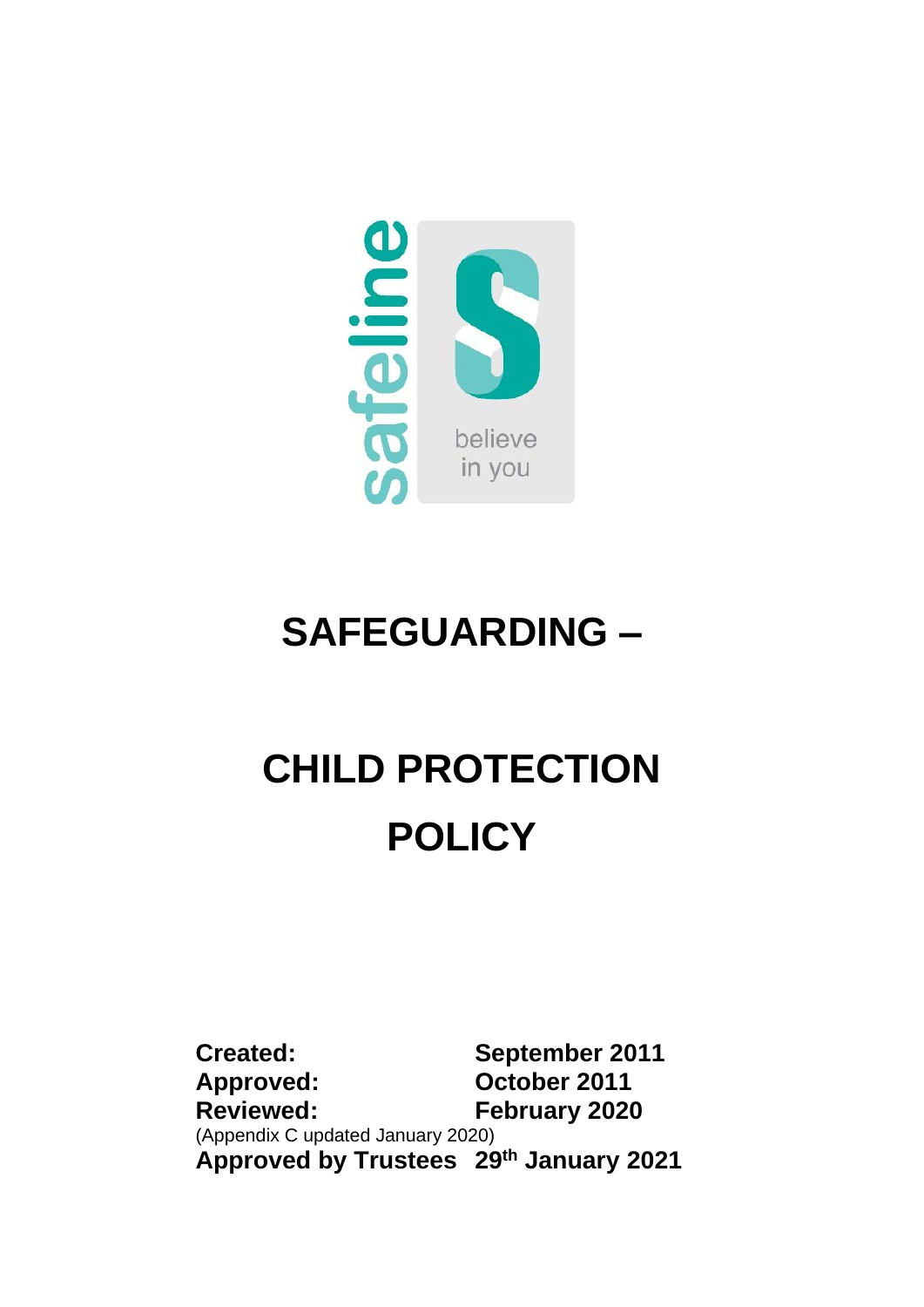### **SAFELINE – CHILD PROTECTION POLICY**

#### **CONTENTS: Page No.**

| 1.0  | <b>Policy</b>                                          | 3              |
|------|--------------------------------------------------------|----------------|
| 2.0  | Links with other policies                              | $\mathbf 3$    |
| 3.0  | <b>Legal Framework</b>                                 | 3              |
| 4.0  | <b>Definitions of Abuse</b>                            | 4              |
| 5.0  | <b>Signs and Symptoms</b>                              | $\overline{7}$ |
| 6.0  | <b>Safer Recruitment</b>                               | 8              |
| 7.0  | <b>Code of Practice</b>                                | 9              |
| 8.0  | <b>Code of Behaviour - Child Protection</b>            | 9              |
| 9.0  | Role and responsibilities of Designated Safeguarding   |                |
|      | Leads                                                  | 10             |
| 10.0 | Responding Appropriately to a Child Making an          | 11             |
|      | allegation                                             |                |
| 11.0 | <b>Procedures for Reporting Concerns</b>               | 12             |
| 12.0 | <b>Confidentiality Policy</b>                          | 14             |
| 13.0 | <b>Not Child Protection but still concerned</b>        | 14             |
| 14.0 | <b>Procedure for Dealing with Allegations of Abuse</b> |                |
|      | or inappropriate behaviour by a member of staff        | 14             |
| 15.0 | <b>Whistle Blowing Policy</b>                          | 15             |
| 16.0 | e-Safety Policy                                        | 16             |

#### **Appendix**

- **A- Legislation**
- **B – Guidance for Reporting Concerns to the Multi-Agency Safeguarding Hub**
- **C Flowchart regarding Procedure**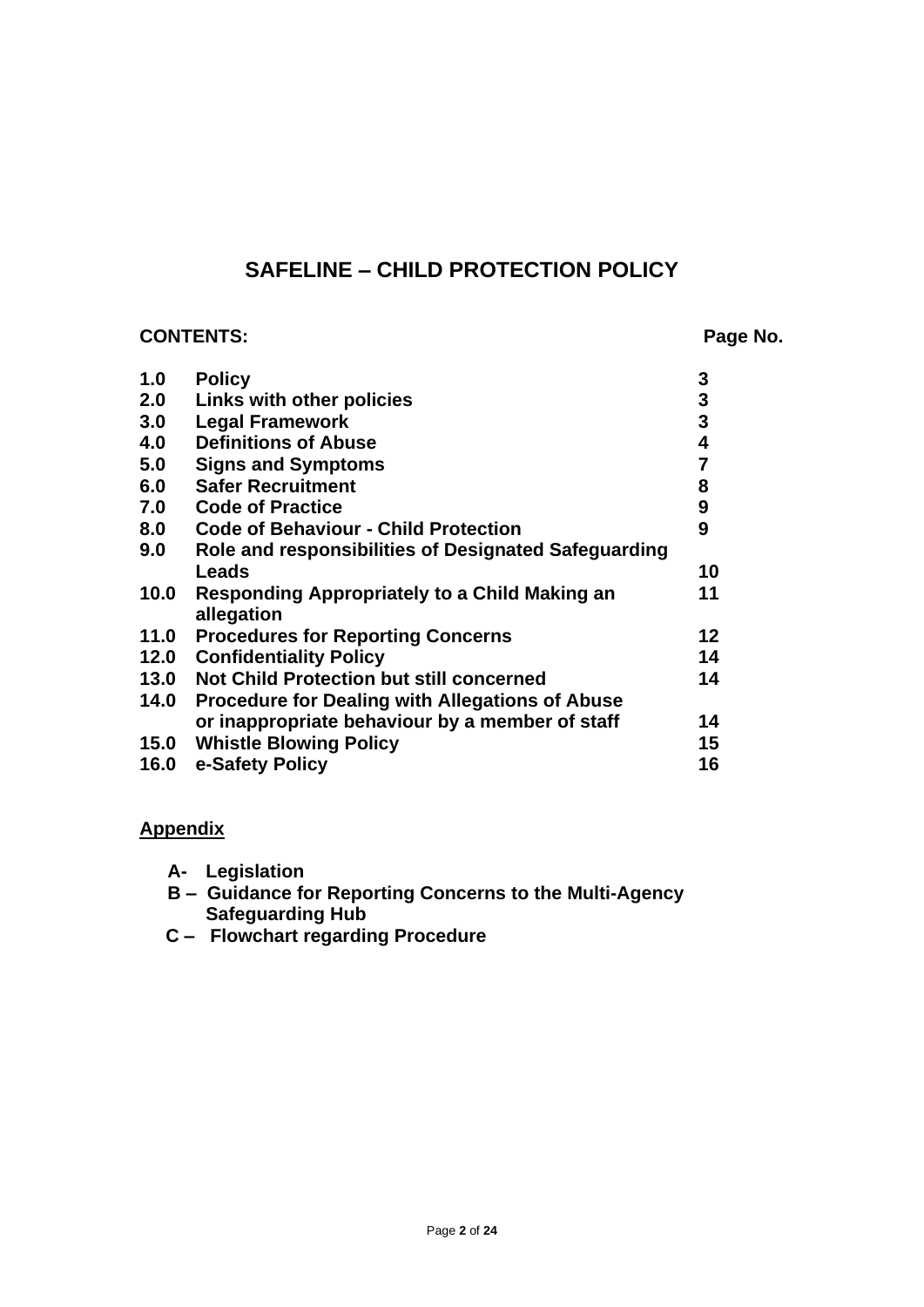#### **1.0 Policy**

Safeline is a specialised charity working to prevent sexual abuse and rape and support those affected.

Safeline acknowledges it has a responsibility for the safety of children. Safeline recognises that good child protection policies and procedures are of benefit to everyone involved with Safeline's work.

Safeline **Child Protection Policy** applies to all staff, including senior managers and the board of trustees, paid staff, volunteers and sessional workers, agency staff, students or anyone working on behalf of Safeline.

The purpose of this policy:-

- to protect children and young people who receive Safeline's services. This includes the children of adults who use our services and any other child Safeline encounters that this policy may apply to.
- to provide staff and volunteers with the overarching principles that guide our approach to child protection

Safeline believes that a child or young person should never experience abuse of any kind. We have a responsibility to promote the welfare of all children and young people and to keep them safe. We are committed to practice in a way that protects them.

#### **2.0 Links with Other Safeline Policies and Procedures**

This policy should be read in conjunction with the following Safeline documents.

- ➢ Adults at Risk Policy
- ➢ Confidentiality Policy
- ➢ Suicide Risk Policy
- ➢ Managing Behaviour in Schools policy
- ➢ Staff Handbook/Volunteer Handbook
- ➢ Data Protection Policy
- ➢ Compliments and Complaints policy

#### **3.0 Legal framework**

In accordance with the Home Office Revised Code of Practice for Disclosure and Barring Service – Registered Person dated November 2015, Safeline will carry out an enhanced Disclosure & Barring check on all members of staff, volunteers, sessional workers and trustees who will be working with service users on a one to one basis. The check will be renewed every three years.

This policy has been drawn up on the basis of law and guidance that seeks to protect children, namely (see appendix A):

- Children Act 1989
- United Convention of the Rights of the Child 1991
- Sexual Offences Act 2003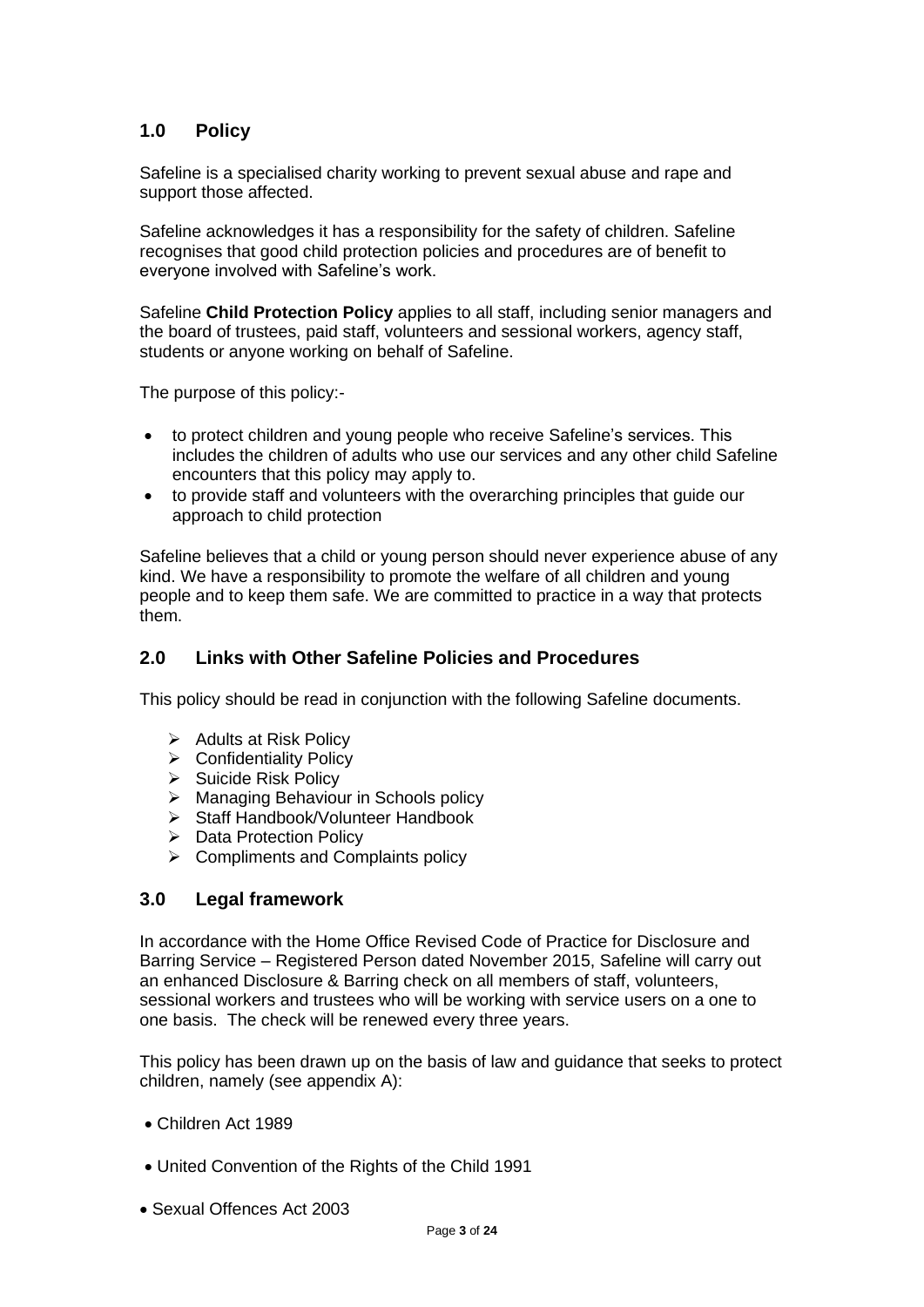- Children Act 2004
- Protection of Freedoms Act 2012
- Relevant government guidance on safeguarding children
- General Data Protection Regulations 2018 (previously Data Protection Act 1998)

#### **GDPR (General Data Protection Regulations)**

These Regulations replace the Data Protection Act 1988 as at 25<sup>th</sup> May 2018. This policy should be read in conjunction with Safeline's revised Data Protection Policy which takes account of the changes in legislation.

#### **We recognise that:**

- the welfare of the child is paramount, as enshrined in the Children Act 1989
- all children, regardless of age, disability, gender, racial heritage, religious belief, sexual orientation or identity, have a right to equal protection from all types of harm or abuse
- some children are additionally vulnerable because of the impact of previous experiences, their level of dependency, communication needs or other issues
- working in partnership with children, young people, their parents, carers and other agencies is essential in promoting young people's welfare.

#### **We will seek to keep children and young people safe by**:

- valuing them, listening to and respecting them
- adopting child protection practices through procedures and a code of conduct for staff and volunteers
- developing and implementing an effective e-safety policy and related procedures
- providing effective management for staff and volunteers through supervision, support and training
- recruiting staff and volunteers safely, ensuring all necessary checks are made
- sharing information about child protection and good practice with children, parents, staff and volunteers
- sharing concerns, working collaboratively with agencies who need to know, and involving parents and children appropriately.

#### **We are committed to reviewing our policy and good practice annually.**

#### **4.0 Definitions**

A child is anyone who has not yet reached their 18th birthday. Throughout this policy, the terms 'child' and 'children' and 'young people' and 'CYP' are used to refer to all those under the age of 18.

#### **What is Child Abuse?**

Abuse and neglect are forms of maltreatment of a child. Somebody may abuse or neglect a child by inflicting harm, or by failing to act to prevent harm. Children may be abused in a family or in an institutional or community setting, by those known to them or, more rarely, by a stranger. They may be abused by an adult or adults, or another child or children.

#### **Types of Abuse**

This is not an exhaustive list, but will include: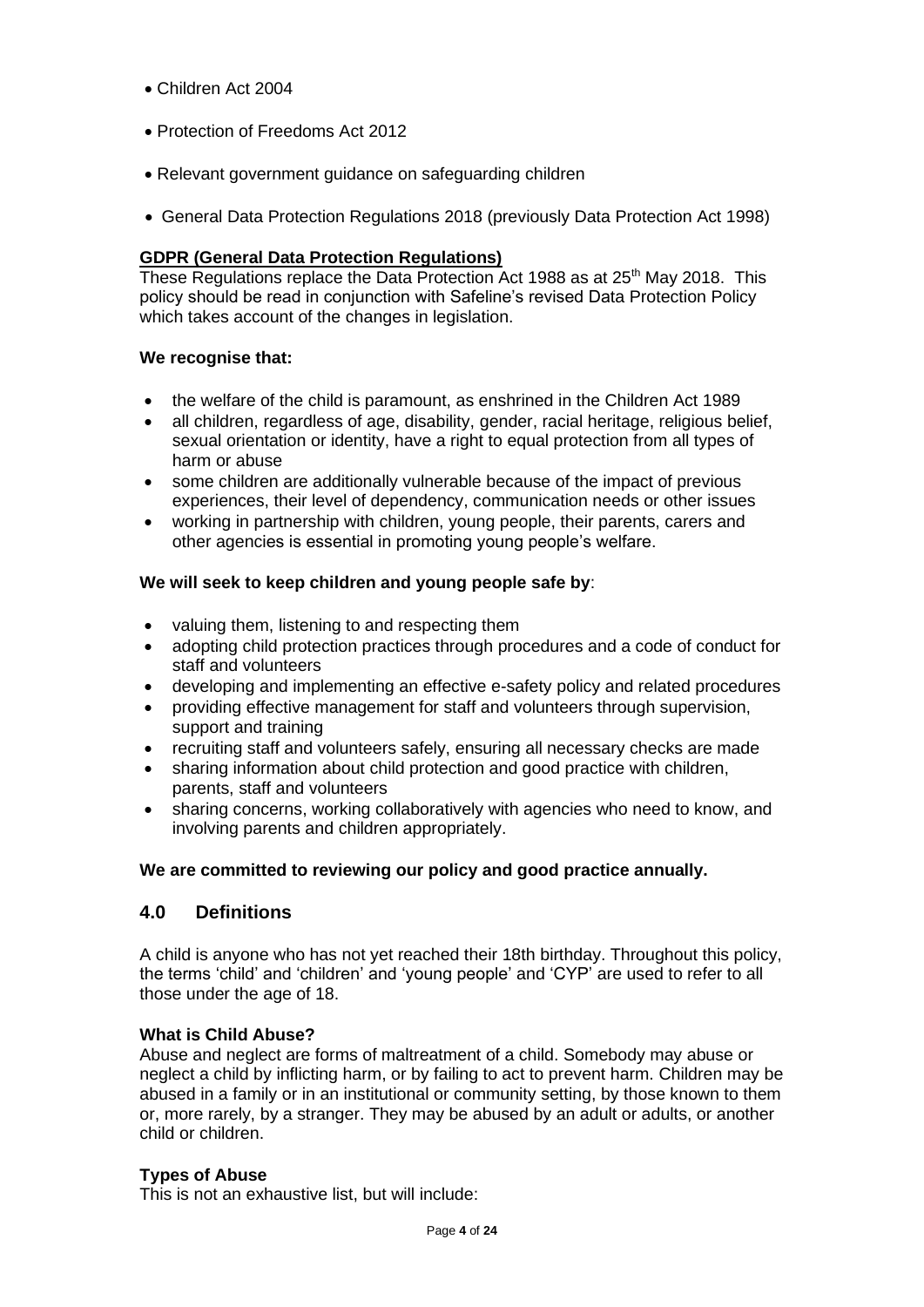#### **Physical Abuse**

Physical abuse may involve hitting, shaking, throwing, poisoning, burning or scalding, drowning, suffocating or otherwise causing physical harm to a child. It may be the result of a deliberate act but could also be caused through the omission or failure to act to protect.

#### **Emotional Abuse**

Emotional abuse is the persistent emotional ill-treatment of a child such as to cause severe and persistent adverse effects on the child's emotional development. It may involve making a child feel or believe that they are worthless or unloved, inadequate, or valued only insofar as they meet the needs of another person. Some level of emotional abuse is involved in all types of ill-treatment of a child, though it may occur alone.

#### **Sexual Abuse**

Sexual abuse involves forcing or enticing a child or young person to take part in sexual activities, whether or not the child is aware of, or consents to, what is happening. It includes rape, oral sex, indecent exposure, sexual harassment, inappropriate looking or touching, sexual teasing or innuendo, taking sexual photographs, revenge porn, making someone take part in or look at pornography or watch sexual acts, encouraging children to behave in inappropriate ways. Boys and girls can be sexually abused by males and/or females, and by other young people.

#### **Child Sexual Exploitation**

Child sexual exploitation is a form of child sexual abuse. It occurs where an individual or group takes advantage of an imbalance of power to coerce, manipulate or deceive a child or young person under the age of 18 into sexual activity (a) in exchange for something the victim needs or wants, and/or (b) for the financial advantage or increased status of the perpetrator or facilitator. The victim may have been sexually exploited even if the sexual activity appears consensual. Child sexual exploitation does not always involve physical contact; it can also occur through the use of technology.

#### **Neglect**

Neglect is the persistent failure to meet a child's basic physical and/or psychological needs, likely to result in the serious impairment of the child's health or development. It may involve failing to provide adequate food, shelter and clothing, or failing to ensure that a child gets appropriate medical care or treatment.

#### **Trafficking**

People trafficking means the recruitment, transportation, transfer, harbouring or receipt of persons, by means of the threat or use of force or other forms of coercion, of abduction, of fraud, of deception, of abuse of power or of a position of vulnerability or of the giving or receiving of payments or benefits to achieve the consent of a person having control of another person, for the purpose of exploitation. Exploitation includes the exploitation of the prostitution of others or other forms of sexual exploitation, forced labour or services, slavery or practices similar to slavery, servitude or removal of organs.

#### **Forced Marriage**

In which one or both parties are married against their will or without their consent or where they cannot give consent. Forced Marriage is now recognised as domestic/child abuse.

#### **Female Genital Mutilation (FGM)**

Involving procedures that intentionally alter or injure female genital organs for nonmedical reasons. The Female Genital Mutilation Act came into effect in 2004 making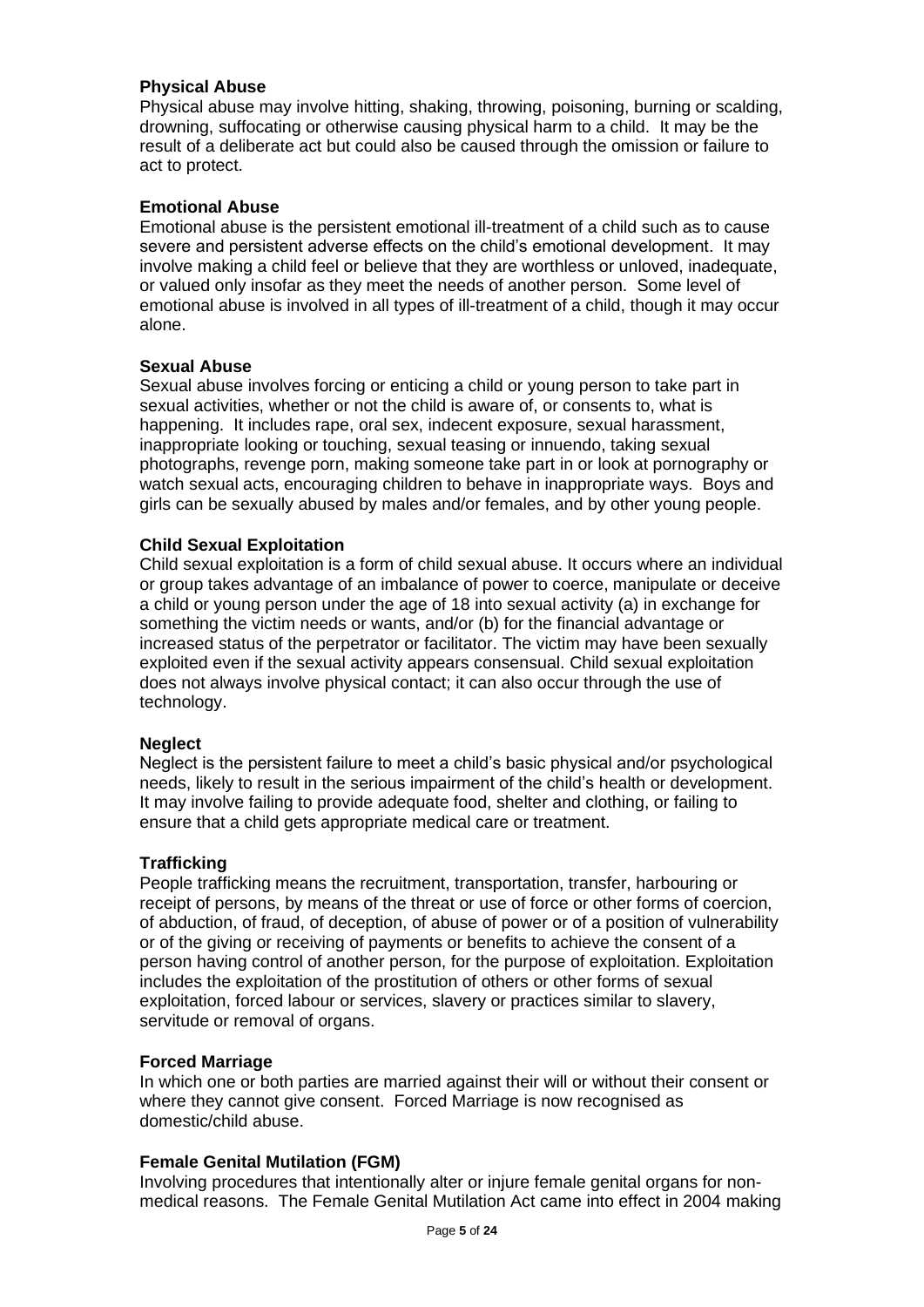it illegal to practice FGM in the UK or to take British Nationals or permanent residents of the UK abroad for FGM or to aid, abet counsel or procure this.

#### **Modern Slavery**

Modern slavery is a serious crime. It encompasses slavery, servitude, and forced or compulsory labour and human trafficking. Modern slavery victims can often face more than one type of abuse and slavery, for example if they are sold to another trafficker and then forced into another form of exploitation.

#### **Criminal exploitation**

Criminal Exploitation occurs where an individual or group takes advantage of an imbalance of power to coerce, control, manipulate or deceive a child, young person or an adult into any criminal activity: (a) In exchange for something the victim needs or wants, and/or (b) For the financial or other advantage of the perpetrator or facilitator (such as to support serious organised crime and/or terrorism), and/or (c) Through violence or the threat of violence to ensure compliance. The victim may have been criminally exploited even if the activity appears consensual. Criminal Exploitation does not always involve physical contact; it can also occur using technology and/or social media. Because they are more likely to be easily detected, individuals who are exploited are more likely to be arrested and criminalised for criminal behaviour, than those individuals or groups who are exploiting them. Individuals who are being criminally exploited can be involved, linked to or considered to be (by themselves or others) as part of a "gang". It is important when children or adults identify or are identified as being affected or involved with gangrelated activity that involves the use of actual or threatened violence and/or drug dealing that professionals also consider that they may be victims of criminal exploitation. Criminal exploitation is broader than but often part of organised crime and county lines.

#### **Organised Crime & County lines**

Organised Crime is "serious crime planned, coordinated and conducted by people working together on a continuing basis. Their motivation is often, but not always, financial gain.'" Organised crime groups are "organised criminals working together for a particular criminal activity or activities." County lines is a term used to describe gangs and organised criminal networks involved in exporting illegal drugs into one or more importing areas within the UK, using dedicated mobile phone lines or other form of "deal line". They are likely to exploit children and adults to move, [locally supply] and store the drugs and money. They will often use coercion, intimidation, violence (including sexual violence) and weapons.

#### **Cuckooing**

This term is "named after the nest stealing practices of wild cuckoos. It describes the situation where a county lines dealer 'takes over' accommodation located in the provincial drugs market, using it as a local dealing base." (Coomber and Moyle: 2017) An individual or group can do this by taking over the homes of local adults and families through an abuse of power or vulnerability by coercion, control and/or force so that they can provide a base for the supply of drugs into the local community. This places the adult and/or families at an increased risk of eviction (if they are in social or privately rented housing) and isolation from their communities due to the anti-social activity it can create. Cuckooing often forms part of wider 'county lines' activity and is also a form of criminal exploitation.

#### **Hate Crime**

The term 'hate crime' can be used to describe a range of criminal behaviour where the perpetrator is motivated by hostility or demonstrates hostility towards the victim's disability, race, religion, sexual orientation or transgender identity.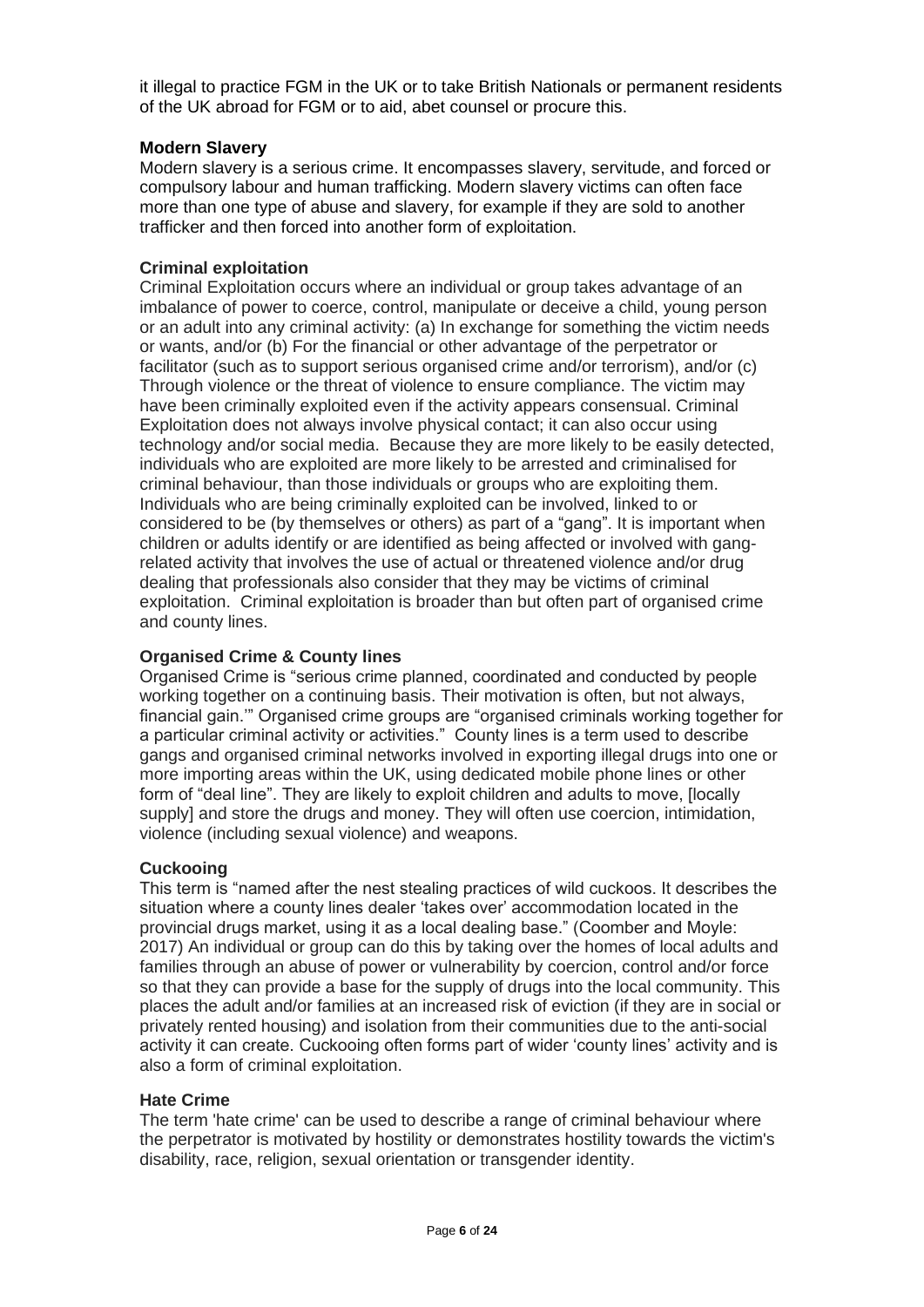These aspects of a person's identity are known as 'protected characteristics'. A hate crime can include verbal abuse, intimidation, threats, harassment, assault and bullying, as well as damage to property. The perpetrator can also be a friend, carer or acquaintance who exploits their relationship with the victim for financial gain or some other criminal purpose.

#### **Prevent/Extremism**

'Extremism' is defined in the 2011 Prevent Strategy as vocal or active opposition to fundamental British values, including democracy, the rule of law, individual liberty and mutual respect and tolerance of different faiths and beliefs. We also include in our definition of extremism calls for the death of members of our armed forces, whether in this country or overseas.

'Violent Extremism' is defined by the Crown Prosecution Service (CPS) as:

*"The demonstration of unacceptable behaviour by using any means or medium to express views, which:*

- *Encourage, justify or glorify terrorist violence in furtherance of particular beliefs;*
- *Seek to provoke others to terrorist acts;*
- *Encourage other serious criminal activity or seek to provoke others to serious criminal acts;*
- *Foster hatred which might lead to inter-community violence in the UK."*

There are a number of offences that can be considered when dealing with violent extremism. They include offences arising through spoken words, creation of tapes and videos of speeches, internet entries, chanting, banners and written notes and publications. The main offences employed to date have been soliciting murder and inciting racial hatred.

'Radicalisation' refers to the process by which a person comes to support terrorism and extremist ideologies associated with terrorist groups. Radicalisation is usually a process not an event.

#### **5.0 Signs and Symptoms**

- ➢ *Physical abuse (physical observations)* could be bruising on trunk, face, upper arms, shoulders consistent with gripping; finger tip bruising/finger marks; burns and scalds especially cigarette burns or burning for excessive exposure to heat; human bite marks; fractures especially spiral; swelling and a lack of normal use of limbs; any serious injury with no explanation or conflicting explanations/ inconsistent accounts; untreated injuries
- ➢ *Physical abuse (behavioural observations)* could be unusually fearful with adults; unnaturally compliant to parents/carers; refusal to discuss injuries/fear of medical help; withdrawal from physical contact; aggression towards others; wears cover up clothing; any behaviours that you would not expect to see in a child, at their age or stage of development; avoidance of situations or of a certain person.
- ➢ *Neglect (physical observations)* could be poor personal hygiene, state of clothing or growth pattern; emaciation, pot belly, short stature; poor skin and hair tones; untreated medical problems; non organic failure to thrive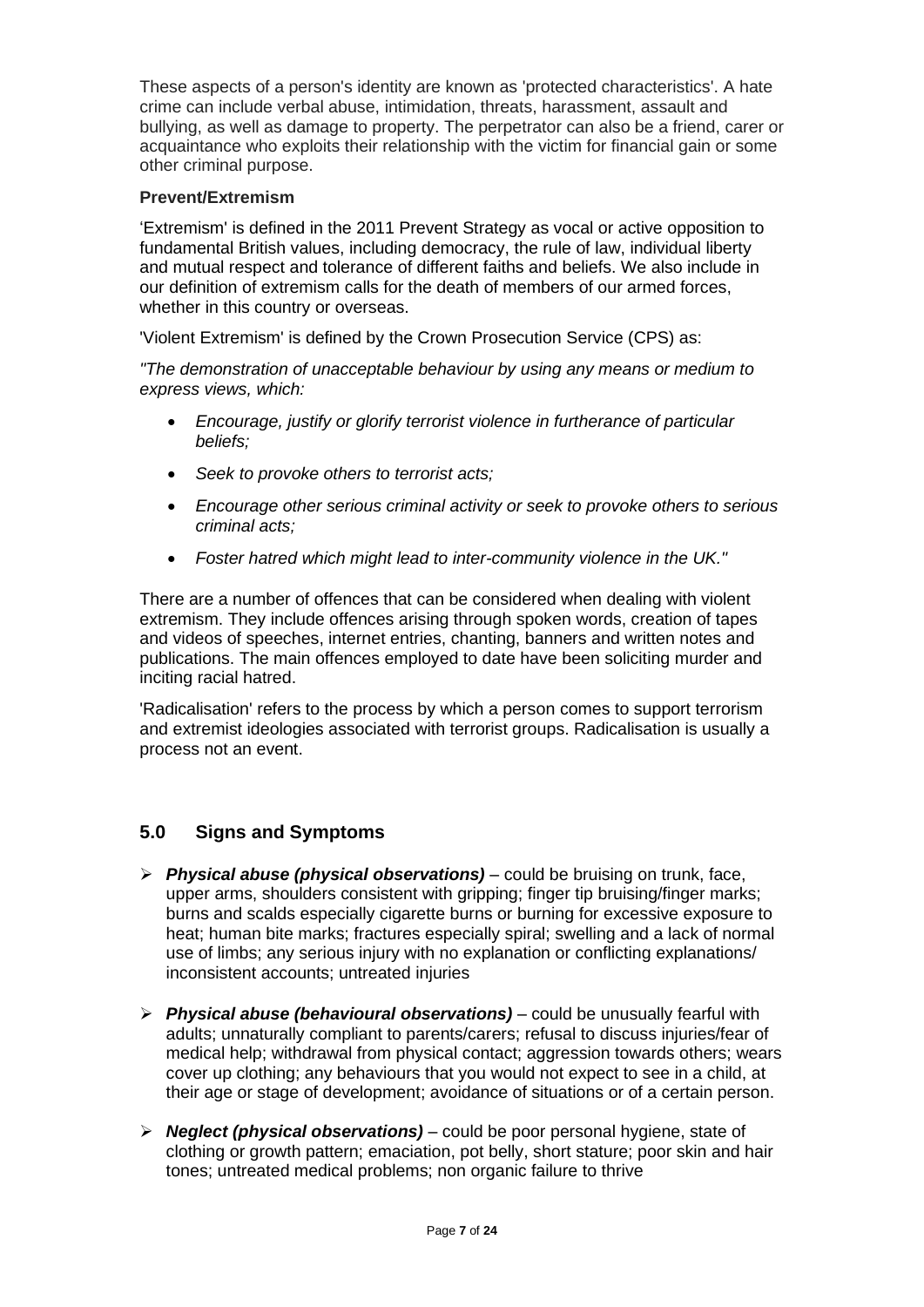- ➢ *Neglect (behavioural observations)* could be constant hunger or tiredness; frequent lateness or non attendance at school; arrive early/leave late from school; low self esteem; neurotic behaviour; no social relationships; running away; compulsive stealing or scavenging; destructive tendencies
- ➢ *Sexual abuse (observations specific to sexual exploitation)*  could be changes in peer group; unexplained wealth/goods; drug habit without any obvious ways of sustaining it; those who return from being missing but looking well cared for; repeatedly associating with unknown men/women who are outside the family's contact which could be by mobile phone, email or post; dressing in an unexpected manner; mixing with others you suspect are being sexually exploited; reports that children have been seen in places to be used for prostitution; having keys to a property without any plausible explanation
- ➢ *Sexual abuse (behavioural observations)* could be sexual knowledge inappropriate for age; sexualised behaviour in young children; sexually provocative behaviour/promiscuity; hinting at sexual activity and about secrets they cannot tell; inexplicable falling off in school performance; sudden changes in personality; lack of concentration, restlessness or aimlessness; socially withdrawn; overly compliant; acting out, aggressive behaviour; poor trust in significant adults; regressive behaviour, onset of wetting by day or night; onset of insecure clinging behaviour; arriving early at school or leaving late, erratic school attendance; running away; substance or alcohol misuse; suicide attempts, self mutilation or self disgust; eating disorders, hysteria attacks in adolescents; severe sleep disturbance; low self esteem or self image ;avoidance of situations or a certain person.
- ➢ *Emotional abuse (causes)* could be abuse from community; individual from carers; witnessing domestic or other violence; racism; bullying; being subjected to one of the other three forms of abuse, being subject to patterns of controlling or coersive behaviour (Coersive Control)
- ➢ *Emotional abuse (indicators)* could be inappropriate emotional responses to painful situations; neurotic behaviour eg hair twisting, thumb sucking, rocking; fear of new situations; self mutilation; fear of parents being contacted; extremes of passivity or aggression; drug/solvent abuse; running away; being the scapegoat in the family; coldness/hostility.

#### **6.0 Safer Recruitment**

Appropriate recruitment and selection procedures for staff and volunteers in the context of child protection have been adopted by Safeline and include the following.

- A clear definition of any role so that the most suitable appointee can be identified.
- Identification of key selection criteria.
- A wide circulation of vacancies to ensure equal opportunities.
- Confirmation of the identity of the applicant including personal details obtained either through using an application form where appropriate, or through other means.
- Requirement of a declaration of previous convictions and submission to formal check, together with the issue of the Child Protection Policy for those candidates whose work will bring them into contact with children or who will have a management responsibility in relation to those whose work does bring them into such contact.
- A clear guarantee that disclosed information will be treated in confidence and not used against applicants unfairly, including adherence to the Disclosure and Barring Service code of practice.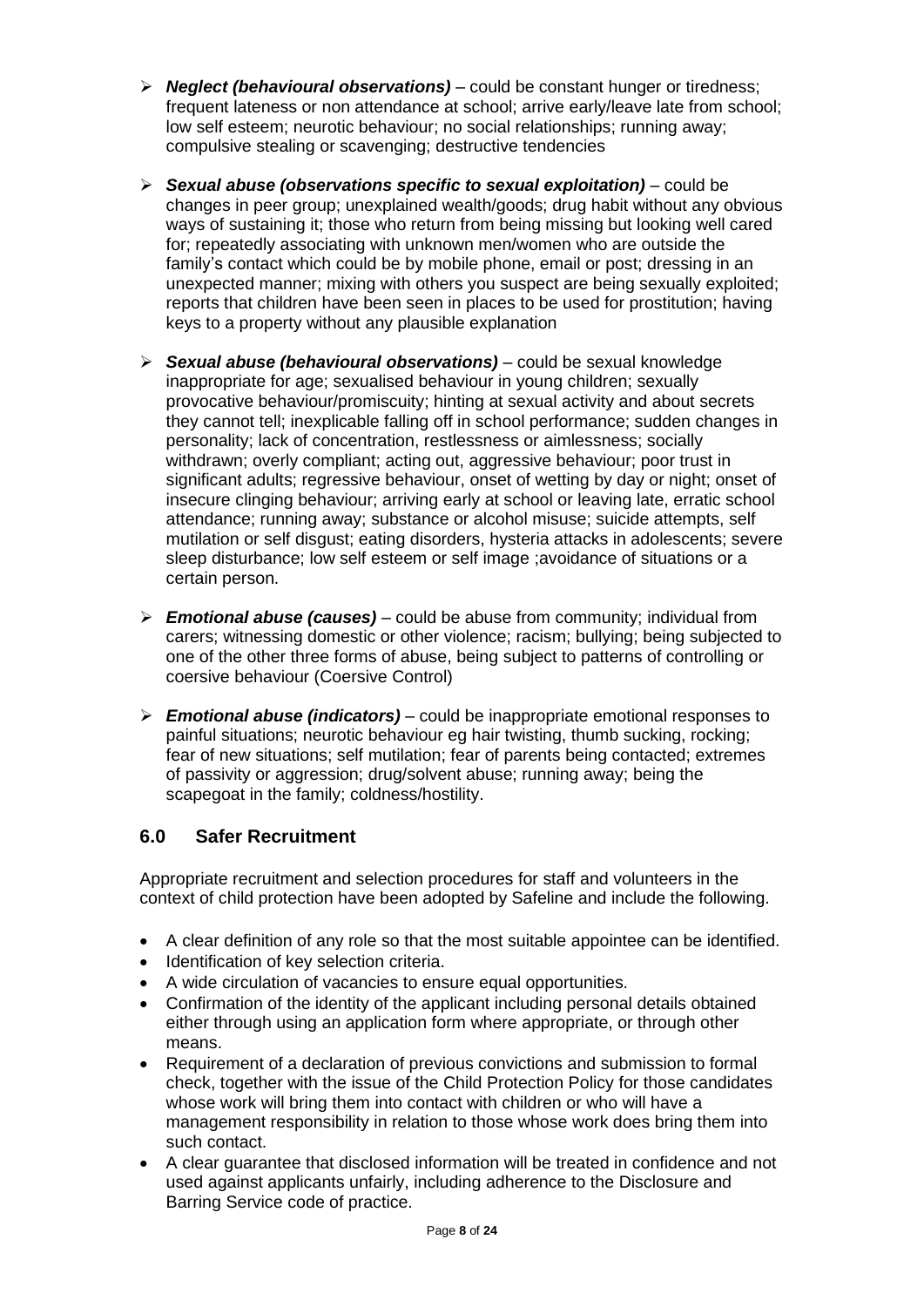- Documentary evidence of qualifications.
- Use of several selection techniques to maximise the chance of safe recruitment, e.g. interview, references, checks.
- At least one representative from the Charity meeting personally with every applicant, and an exploration of their attitudes towards working with children.
- **Interview-** where the post involves direct work with children two Safeline representatives will be involved and the child protection policy will be discussed with the candidate.
- **References-** request two written references from at least two people who are not family members.
- **DBS-** a post offer will only be made subject to a satisfactory advanced DBS check being obtained.

#### **7.0 Code of Practice**

Safeline expects that all staff, which for these purposes includes anybody in paid or unpaid work on its behalf, will be aware of this Code of Practice and adhere to its principles in their approach to all children.

- The counselling process should be as open as possible, and it is important that no more time should be spent alone with children than is necessary to conduct the session.
- It is important not to have physical contact with children and this should be avoided.
- It is not good practice to take children alone in a car on journeys, however short.
- Do not make suggestive or inappropriate remarks to or about a child, even in fun, as this could be misinterpreted.
- It is important not to deter children from making a 'disclosure' of abuse through fear of not being believed, and to listen to what they have to say. If this gives rise to a child protection concern it is important to follow Safeline's procedure for reporting such concerns, and not to attempt to investigate the concern yourself.
- Remember that those who abuse children can be of any age (even other children), gender, ethnic background or class, and it is important not to allow personal preconceptions about people to prevent appropriate action taking place.
- Good practice includes valuing and respecting children as individuals and the adult modelling of appropriate conduct - which will always exclude bullying, shouting, racism, sectarianism or sexism.

#### **8.0 Code of Behaviour - Child Protection**

Safeline believes and seeks to adhere to the principle that children should be given every opportunity to learn that no one has the right to do anything to them that makes them feel uncomfortable. They have the right to not accept any behaviour from adult and children within the organisation that makes them feel threatened.

Safeline recognises that it is not practical to provide definitive instructions that would apply to all situations at all times whereby staff and volunteers come into contact with CYP and to guarantee the protection of CYP and Safeline's staff and volunteers.

However, below are the standards of behaviour required of staff or volunteers who work in an unpaid capacity on behalf of Safeline in order to fulfil their roles. These standards should assist in the protection of both CYP and members of staff and volunteers

• Always put the care needs welfare and safety of a child first.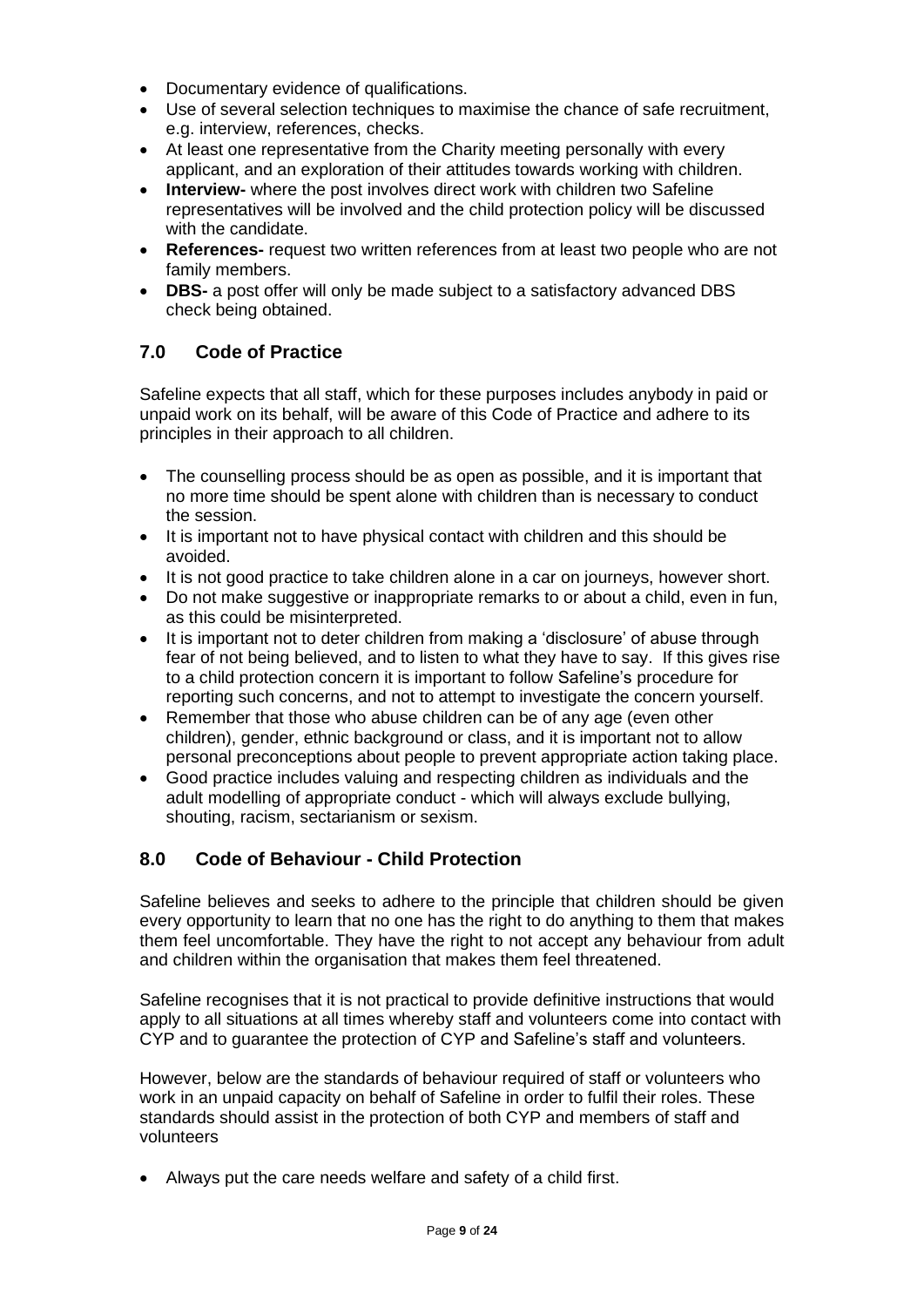- Respect a child's right to be involved in making choices and decisions which directly affect them.
- Respect a young person's right to personal privacy
- Ensure that when you are working with children you are in sight or hearing distance of another adult.
- Never engage in sexually provocative games or discussion with a child
- Never allow yourself or others to touch a child in a sexually provocative manner
- Never make sexually suggestive comments to a child even in jest.
- Do not engage in rough, physical games including horseplay with child.
- Never form inappropriate emotional or physical relationships with a child.
- Never do things of a personal nature for a child that they can do for themselves
- physically restrain a service user unless the restraint is to prevent physical injury of the person or anybody else. **In all circumstances physical restraint must be appropriate and reasonable, otherwise the action can be defined as assault**
- Never harass or intimidate a child because of their age, race, gender, sexual orientation, religious belief, socio economic class or disability.
- Never spend time alone with a child on his/her own, outside of the normal working relationship, i.e. a counselling sessions or private meeting
- Never invite a child to your home or offer a lift in a car
- Never invite a child on their own and into your own vehicle, unless this is as a part of the ISVA role. Also, it is essential that there is adequate insurance for the vehicle to cover transporting clients as part of the business of your work. In extreme emergencies (for medical purposes) where it is required to transport a client on their own, it is essential that a line manager is notified immediately
- Never engage in a personal relationship with a child, beyond that appropriate for your professional role/relationship.
- Never let allegations, made by anyone, go unacknowledged, unresolved or be failed to be acted upon.

Staff/workers should be aware of the potential for misunderstandings when touching children. If it is an accepted part of an activity touching should be appropriate to the situation and follow accepted guidelines where they exist. Consoling a child who is distressed, administering first aid or supporting an individual in an activity is acceptable and necessary behaviour.

#### **Staff/volunteers should endeavour to minimise any possible misunderstandings of their actions**.

#### **Implications for staff and volunteers**

Staff who breach any of the above may be subject to the disciplinary procedure or, if volunteers, the complaints procedure. If an allegation against a member of staff has occurred then an investigation will be carried out in accordance with the Complaints Procedure

#### **9.0 Role and responsibilities of Designated Safeguarding Leads:**

- 1. The Designated Safeguarding Lead is the first point of contact for all staff and volunteers to go to for advice if they are concerned about a child. (This may also need to be out of hours so staff and volunteers should always know how to contact them).
- 2. The Designated Safeguarding Lead has a higher level of training and knowledge than the other staff and will have completed Working Together to Safeguard Children and Young People training.
- 3. They are responsible for ensuring that the organisation's Safeguarding Policy is kept up to date.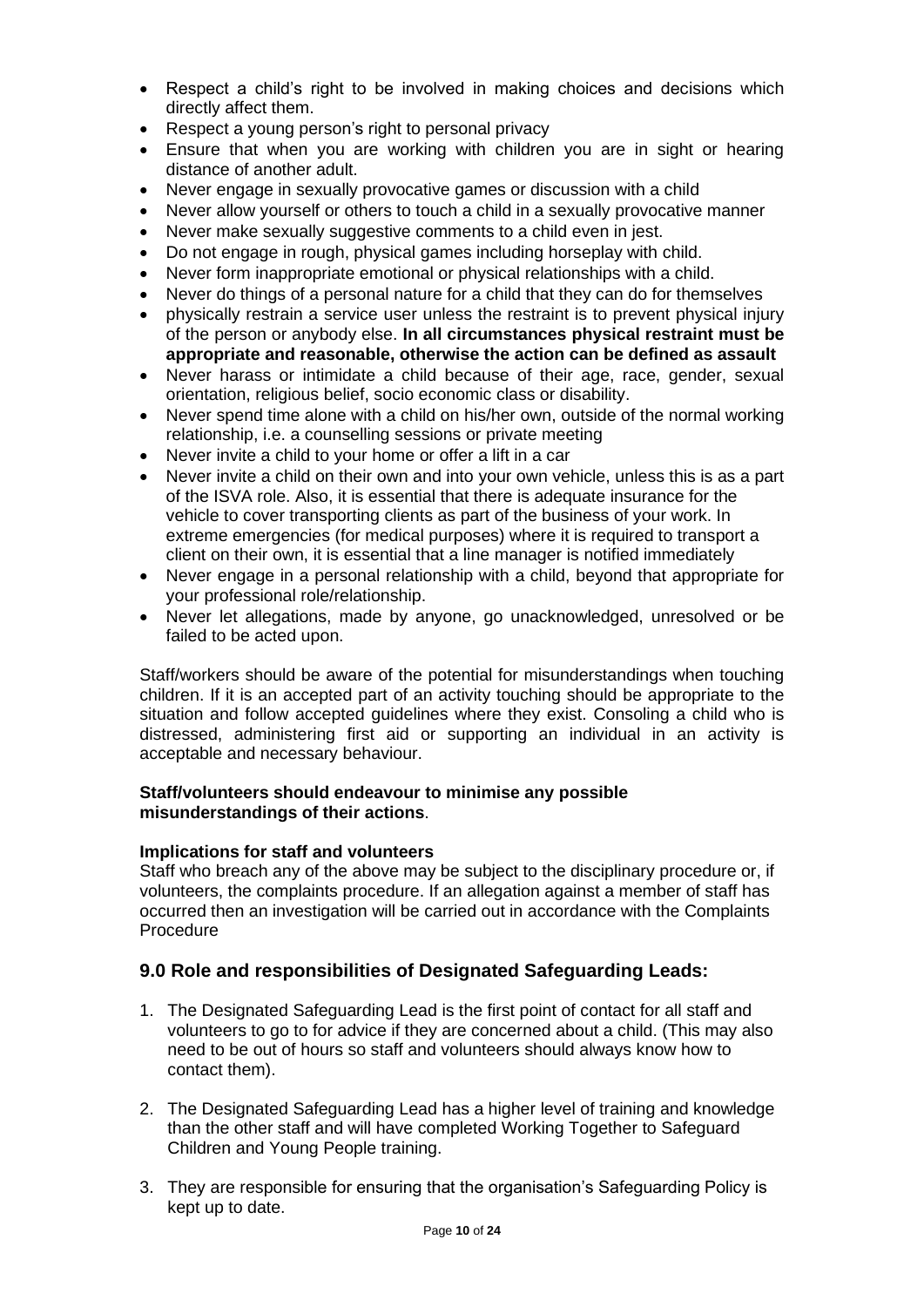- 4. They will ensure that the organisation complies with safer recruitment procedures for new staff members and their induction.
- 5. The Designated Safeguarding Lead will assess information from staff regarding concerns about children and make decisions about whether staff concerns are sufficient enough to notify the MASH or whether other courses of action are appropriate for example instigation of Common Assessment Framework (CAF).
- 6. The Designated Safeguarding Lead or member of staff will make formal referrals to the duty and advice team at the MASH.
- 7. They will ensure that all concerns are logged and stored securely.
- 8. They have a joint responsibility with the CEO or the Trustees to ensure that the organisation's Safeguarding Policy and related policies and procedures are followed and regularly updated.
- 9. They are responsible for promoting a safe environment for children and young people involved with Safeline.
- 10. They will know the contact details of the relevant statutory agencies. e.g.The MASH, Police, local Safeguarding Children Board and the Local Authorised Designated Officer (LADO)

It is not the responsibility of the Designated Safeguarding Lead to decide whether a child has been abused or not, that is the responsibility of the investigative statutory agencies such as Children Services or the Police. Keeping children safe is everybody's responsibility and all staff and volunteers should know who to go to and how to report any concerns they may have about a child being harmed or at risk of being harmed.

#### **If a member of staff or volunteers is unhappy with the decision made by the Designated Safeguarding Lead following discussions, they should seek another DSL with whom to discuss the case and then the CEO.**

Staff, parents and children should talk to the Designated Safeguarding Lead if they have any concerns regarding a child/young person's safety.

#### **10.0 Responding Appropriately to a Child Making an Allegation of Abuse**

#### **Do's and Don'ts**

- Stay calm.
- allow them to speak without interruption
- Listen carefully to what is said.
- Find an appropriate early opportunity to explain that it is likely that the information will need to be shared with others – do not promise to keep secrets.
- Tell the child that the matter will only be disclosed to those who need to know about it.
- Allow the child to continue at her/his own pace.
- never trivialize or exaggerate the issue
- never make suggestions
- never coach or lead them in any way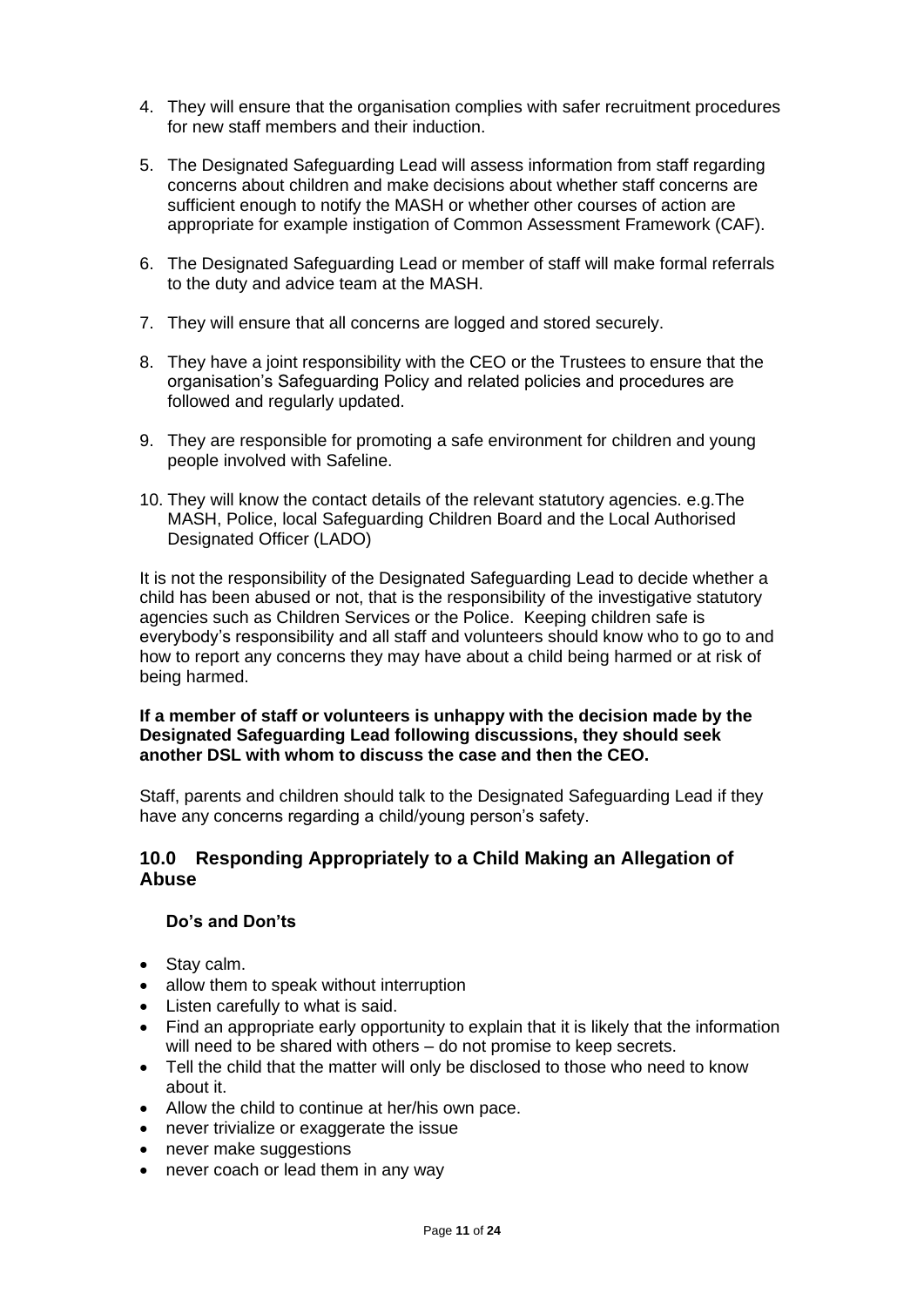- do not show your emotions. If you show anger, disgust or disbelief, they may stop talking. This may be because they feel they are upsetting you or they may feel your 'negative' feelings are directed towards them
- let them know that you are taking the matter very seriously
- Ask questions for clarification only, and at all times avoid asking questions that suggest a particular answer.
- Reassure the child that they have done the right thing in telling you.
- spare them having to repeat themselves over and over
- be honest. Let them know that you cannot keep this a secret, you will need to tell someone else
- Tell them what you will do next, and with whom the information will be shared.
- make them feel secure and safe without causing them any further anxiety.
- Record in writing what was said, using the child's own words as soon as possible – note the date, time, any names mentioned, to whom the information was given and ensure that the record is signed and dated.
- Check out how they are really feeling and do not avoid the subjects of self-harm and/or suicidal thoughts. Explore any feelings to ensure there is no serious and immediate intent.
- It is important to remember that the person who first encounters a case of alleged abuse is not responsible for deciding whether abuse has occurred. That is a task for the professional child protection agencies, following a referral from the designated child protection person in the organisation.

#### **Significant Harm**

The Children Act 1989 introduced the concept of Significant Harm as the threshold which justifies compulsory intervention in family life in the best interests of children.

*Harm* is defined as the *ill treatment or impairment of health and development*; and now includes impairment suffered from *seeing or hearing* the ill treatment of another.

*Ill treatment* includes sexual abuse and non-physical ill treatment.

*Health* includes both *physical and mental* health.

*Development* includes *physical, intellectual, emotional, social and behavioural* development.

There are no absolute criteria on which to rely when judging what constitutes 'significant harm'. Considerations of severity of ill treatment may include:

- ➢ Degree and extent
- $\triangleright$  Duration and frequency
- ➢ Pre-meditation
- ➢ Threat and coercion
- ➢ Sadism
- ➢ Bizarre or unusual elements

#### **11.0 Procedures for Reporting Concerns**

#### **How to respond**

If any member of staff has concerns about child abuse or a child being at risk of significant harm they should act without delay and share their concerns immediately with the Dedicated Safeguarding Lead at Safeline. If a child is deemed to be at immediate risk Safeline will act without delay and share their concerns with The MASH (Multi-Agency Safeguarding Hub) in all new cases on 01926 414144 or out of hours on 01926 886922. For non-urgent concerns complete the Multi-Agency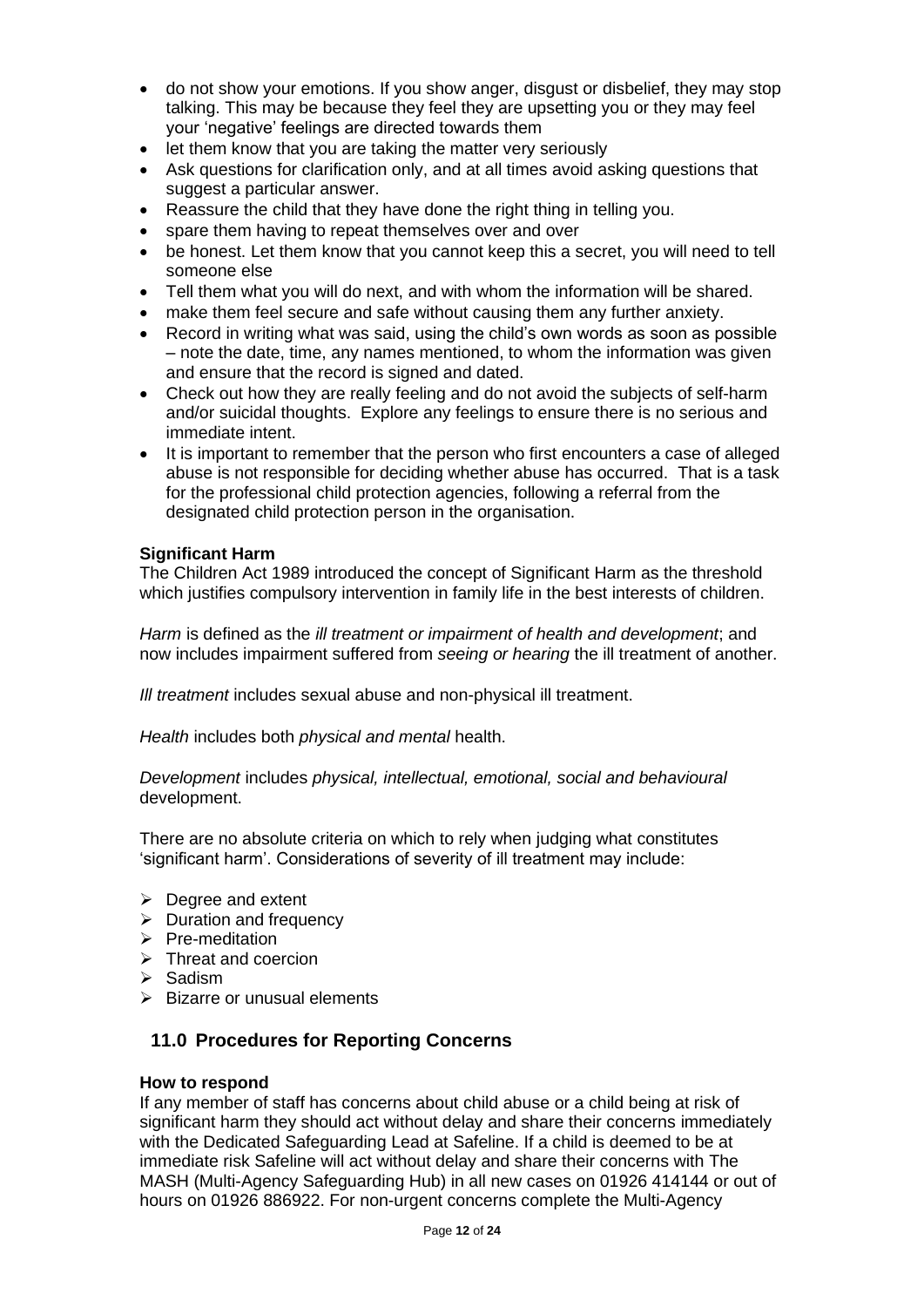Referral Form (MARF) and forward it to [mash@warwickshire.gcsx.gov.uk.](mailto:mash@warwickshire.gcsx.gov.uk) (See Appendix B). Use the 'Warwickshire Threshold for Services' document, most up to date version available online.

The parent/carer/representative of the child will be informed provided they are not involved in the abuse allegation. Safeline staff/volunteers should not attempt to investigate any allegations on their own.

A flowchart summarises the Safeline Child Protection guidelines (See Appendix C).

Designated Safeguarding Leads for Safeline are:

Liz Welsh (Head of Clinical Services) Colin Walker (Head of Education & Prevention Services) Liz Harrison (Helpline and Online Services Manager)

In their absence refer to Neil Henderson, Chief Executive Officer or the designated safeguarding Trustee in his absence.

Lydia Ward (Designated Safeguarding Trustee) Carolyn Hodges (Designated Safeguarding Trustee)

Queries can also be made directly with the MASH if the case is urgent.

#### **Education and Prevention Services Referral Pathways**

Prior to the commencement of a Safeline course or one to one mentoring the School concerned will identify a trained Designated Safeguarding Lead ( DSL) to act as a single point of contact regarding safeguarding issues. If a concern has already been identified by the DSL at the school and additional information is obtained during the Safeline session this additional information will be passed to the DSL at the school for appropriate action.

If a new disclosure is made to Safeline staff which is different in nature to the issues identified by the school and this disclosure is a safeguarding issue the member of staff receiving the disclosure will immediately report it to a Safeline Designated Safeguarding Lead.

A list of Safeline DSL's is detailed above.

If after consultation with the Safeline DSL it is agreed that the disclosure may reach the threshold test for a child suffering significant harm or is likely to suffer significant harm or any form of mistreatment or abuse the Safeline member of staff receiving the disclosure will report it to the Multi Agency Safeguarding Hub by telephone if urgent and necessary or by using the MARF form (See Appendix B). The school DSL will be informed of the disclosure at the time of reporting to the MASH.

#### **Helpline and Online Services Referral Pathway**

Any disclosure of a child or young person (CYP) suffering significant harm or likely to suffer significant harm or any other form of mistreatment or abuse will be immediately reported to a Safeline Designated Safeguarding Lead (DSL) by the member of staff receiving the disclosure.

If after consultation with the Safeline DSL it is agreed that the disclosure may reach the threshold test for a CYP suffering significant harm or is likely to suffer significant harm or any form of mistreatment or abuse and sufficient identifiable information is obtained, the Safeline member of staff who received the disclosure will report to the appropriate Multi Agency Safeguarding Hub (MASH) by telephone if urgent and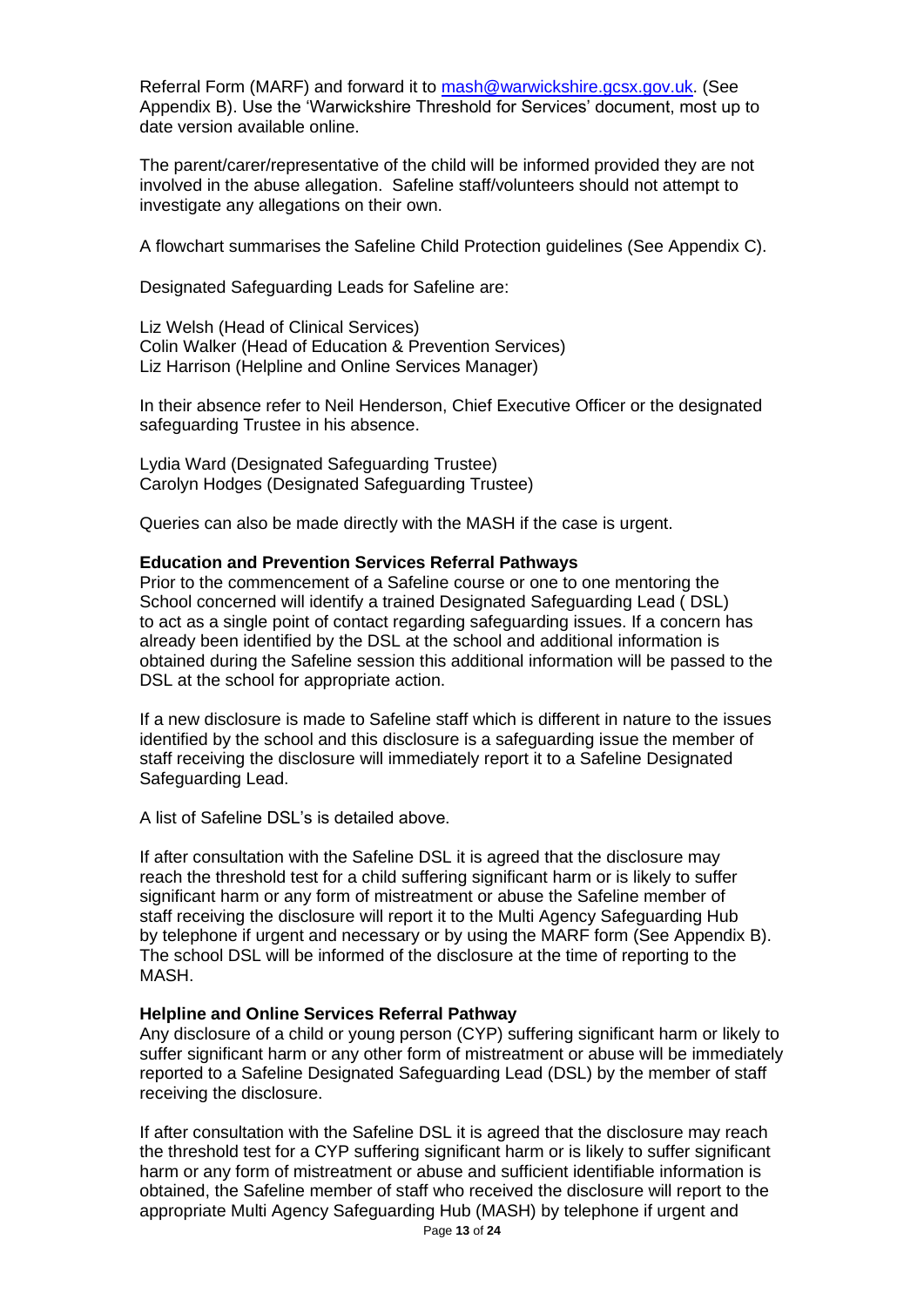necessary or by using the MARF form (See Appendix B).

In cases where insufficient identifiable information is obtained, but the threshold for significant harm is reached the member off staff who has received the disclosure will phone 999 and inform the Police.

#### **12.0 Confidentiality Policy**

Confidentiality and trust should be maintained as far as possible, but staff and volunteers must act on the basis that the safety of the CYP is the overriding concern. The degree of confidentiality will be governed by the need to protect the CYP who should be informed as soon as possible after the disclosure that the information will be passed on. All conversations regarding a CYP should always be held in private.

Safeline complies with the requirements of the General Data Protection Regulations 2018, which protects CYP's rights but allows for disclosure of personal data where this is necessary to protect the vital interests of CYP.

Whatever happens, always be open and honest with the CYP of your intention to take the case further.

The sharing of ANY information with additional agencies should only be undertaken following consultation with the Designated Safeguarding Leads and in conjunction with the CEO if necessary.

You must not discuss the case with anyone other than those involved in the case. If you have any concerns about the progress of the case or have any other concerns these must be discussed with the DSL/CEO/Trustee acting.

#### **13.0 Not Child Protection but still concerned**

If a member of staff or volunteer is concerned about the welfare of Child but it is not a Child Protection Issue an appropriate logging a cause for concern should be completed (Safeguarding Incident Form) and retained in the Child Protection Register. The Designating Safeguarding Leads will be responsible for reviewing these cases.

#### **14.0 Procedure for dealing with allegations of abuse or inappropriate conduct by a member of staff**

The primary concern of Safeline is to ensure the safety of the CYP. It is essential in all cases of suspected abuse by a member staff that action is taken quickly and professionally whatever the validity.

Allegations of abuse or inappropriate behaviour by any member of staff, other worker or volunteer must be reported in the first instance to Liz Welsh or Colin Walker or in their absence to Neil Henderson, Chief Executive without delay. If the allegation concerns any of these members of staff it should be reported to the Designated Safeguarding Trustee who will follow the complaints procedure.

The member of staff will be advised to:

- ❑ contact their union representative if they have one or a legal adviser
- ❑ keep records of all conversations, meetings attended, letters received and telephone calls relating to the allegation.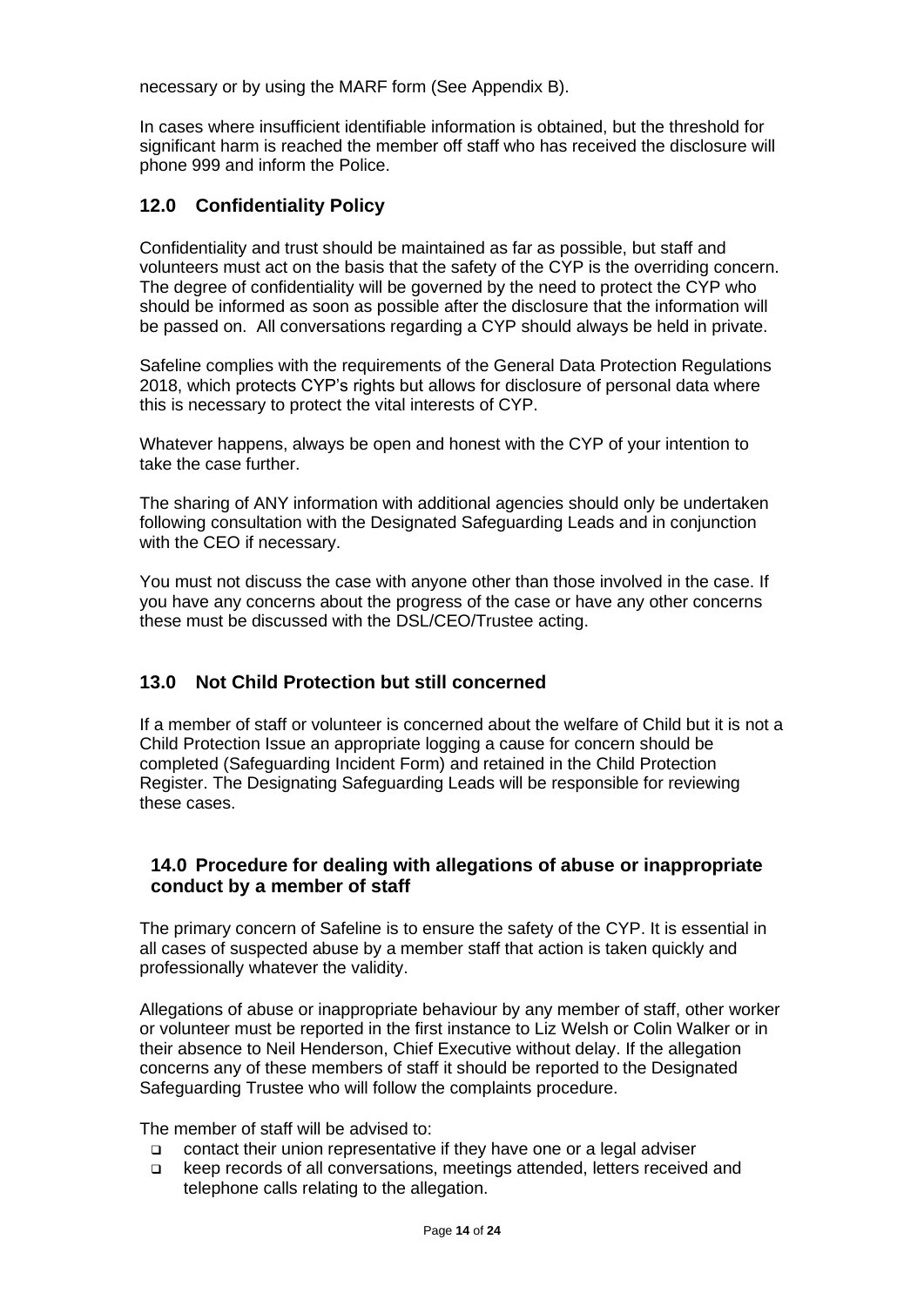If a decision is made to pursue an allegation of abuse against a member of staff, this will be dealt with under Safeline's disciplinary procedures related to child abuse allegations.

#### **Action to be taken if you receive an allegation about yourself.**

Keep calm. Do not get involved in an argument which is likely to make the situation worse.

Immediately inform your line manager. The quicker that action is taken to investigate the allegations, the sooner the situation will be resolved.

Record the facts as you understand them.

Ensure that no-one is placed in a position which could cause further compromise. Do not contact another agency involved with the service user or the person concerned.

Await further contact from your line manager.

**Action to be taken if you suspect an abuse of trust has occurred** Discuss your suspicions with your line manager.

Record the facts which support your suspicions

Once your suspicions have been passed on to the appropriate person, you should have no further involvement.

Whatever the nature of the complaint, it must be kept confidential. You must not discuss the disclosure with any individual or party other than those identified in the above procedure**.**

#### **15.0 Whistle-Blowing Policy**

Safeline is committed to achieving high standards of integrity and accountability and expects the same commitment from staff, volunteers and all persons working on behalf of Safeline.

Safeline aims to provide an open environment so that employees and those working for Safeline can raise issues they believe to be in the public interest, with the confidence that they will be acted upon appropriately.

Employees and all staff will be protected from detrimental treatment, victimisation or dismissal if they raise concerns.

The procedure complies with the Public Interest Disclosure Act 1998 and the Enterprise and Regulatory Reform Act 2013.

Whistle-blowing is a formal raising of concerns that are in the public interest (referred to as public interest disclosure). Please refer to the Staff Handbook for further information about Whistle Blowing.

#### **Examples of concerns include:**

- Criminal offences
- Failure to comply with legal obligations
- Actions which endanger the health and safety of an individual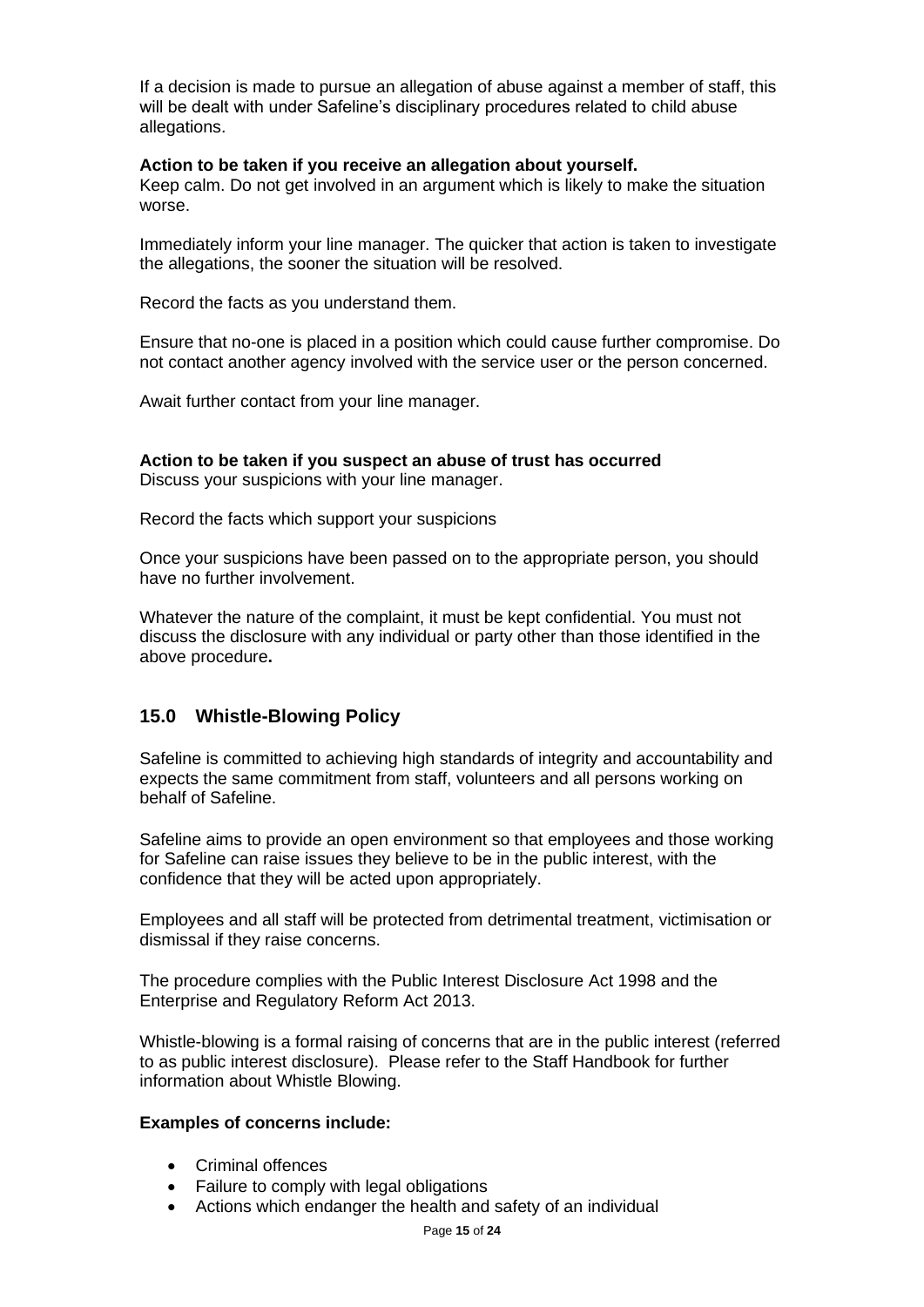- Actions which cause damage to the environment
- Actions intended to conceal the above

Safeline encourages staff to raise concerns with their line managers or the CEO.

A written record will be created detailing :

- what is alleged by the employee
- the action to be taken
- a whistle-blowing investigation log commenced
- incident reported to CEO/Trustees as appropriate
- referral to the Police or other independent body

If the employee believes that they are unable to raise the matter with Safeline management or that the organisation has failed to take appropriate actions they may refer the matter to the Board of Trustees, via the Chair of Trustees, Sue Noyes.

#### **Concerns raised in confidence:**

Where a concern is raised in confidence Safeline will protect the identity of the whistle-blower. However, there will be circumstances where this is not possible for example where the whistle-blower is an essential witness and Safeline would be unable to investigate the situation further without revealing the whistle-blower's identity. Anonymous concerns will be considered but may prove difficult or impossible to investigate.

#### **16.0 e-Safety Policy**

This policy and the procedures that it underpins apply to all staff, including senior managers and the board of trustees, paid staff, volunteers and sessional workers, agency staff, students and anyone working on behalf of Safeline.

- to protect children and young people who receive Safeline's services and who make use of information technology (such as mobile phones, games consoles and the Internet) as part of their involvement with us
- to provide staff and volunteers with the overarching principles that guide our approach to e-safety
- to ensure that, as an organisation, we operate in line with our values and within the law in terms of how we use information technology

#### **We recognise that:**

- the welfare of the children/young people who come into contact with our services is paramount and should govern our approach to the use and management of electronic communications technologies
- all children, regardless of age, disability, gender, racial heritage, religious belief, sexual orientation or identity, have the right to equal protection from all types of harm or abuse
- working in partnership with children, young people, their parents, carers and other agencies is essential in promoting young people's welfare and in helping young people to be responsible in their approach to e-safety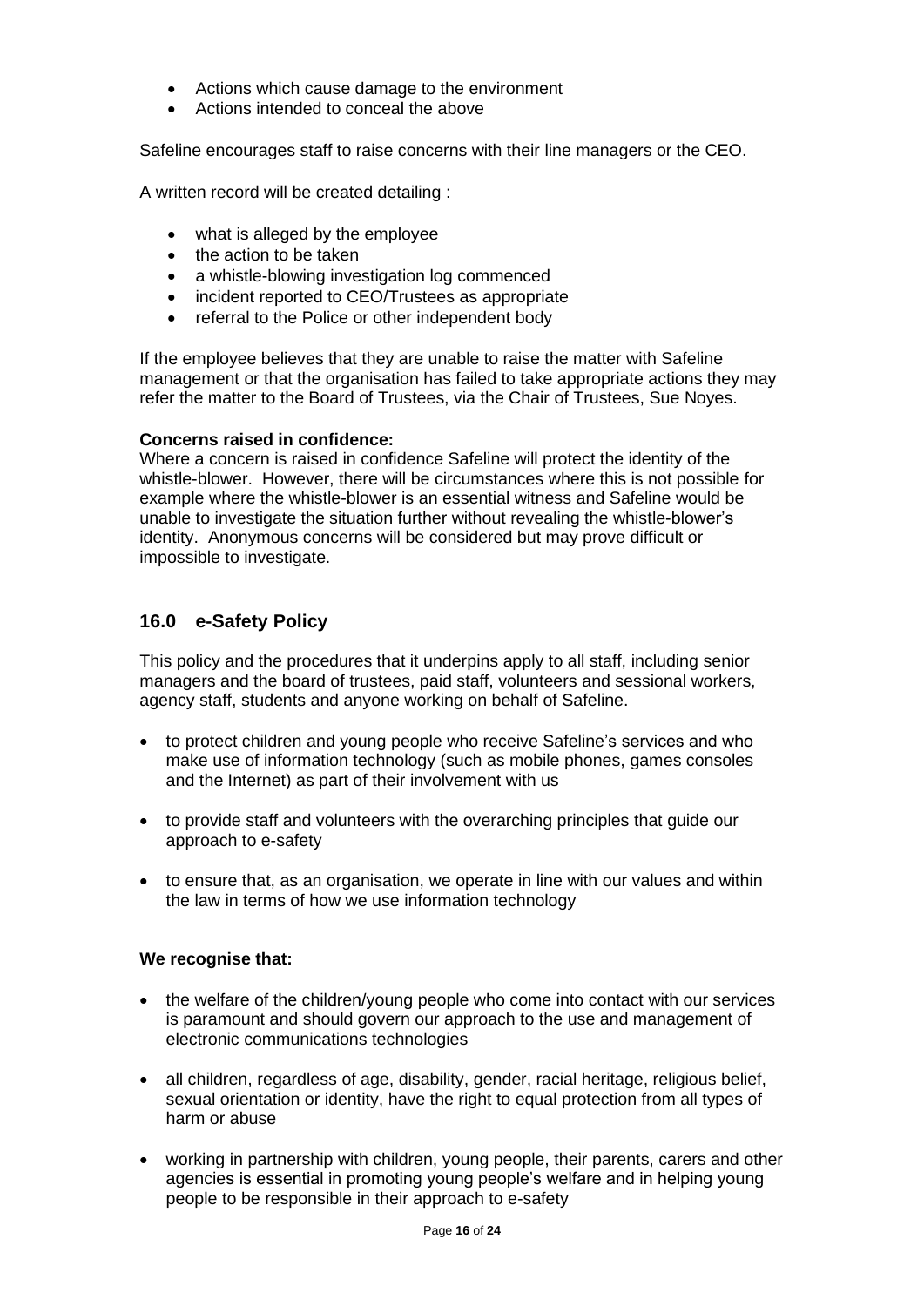• the use of information technology is an essential part of all our lives; it is involved in how we as an organisation gather and store information, as well as how we communicate with each other. It is also an intrinsic part of the experience of our children and young people and is greatly beneficial to all. However, it can present challenges in terms of how we use it responsibly and, if misused either by an adult or a young person, can be actually or potentially harmful to them

#### **We will seek to promote e-safety by**:

- appointing e-safety coordinators (note: this may or may not be the same person as your named person for child protection);
- developing a range of procedures that provide clear and specific directions to staff and volunteers on the appropriate use of ICT;
- supporting and encouraging the young people using our service to use the opportunities offered by mobile phone technology and the internet in a way that keeps themselves safe and shows respect for others;
- supporting and encouraging parents and carers to do what they can to keep their children safe online and when using their mobile phones and game consoles;
- incorporating statements about safe and appropriate ICT use into the codes of conduct both for staff and volunteers and for children and young people;
- developing an e-safety agreement for use with young people and their carers (see toolbox resource);
- use our procedures to deal firmly, fairly and decisively with any examples of inappropriate ICT use, complaints or allegations, whether by an adult or a child/young person (these may include breaches of filtering, illegal use, cyberbullying, or use of ICT to groom a child or to perpetrate abuse);
- informing parents and carers of incidents of concern as appropriate;
- reviewing and updating the security of our information systems regularly;
- providing adequate physical security for ICT equipment;
- ensuring that user names, logins and passwords are used effectively;
- using only official email accounts provided via the organisation, and monitoring these as necessary;
- ensuring that the personal information of staff, volunteers and service users (including service users' names) are not published on our website;
- ensuring that images of children, young people and families are used only after their written permission has been obtained, and only for the purpose for which consent has been given;
- any social media tools used in the course of our work with children, young people and families must be risk assessed in advance by the member of staff wishing to use them;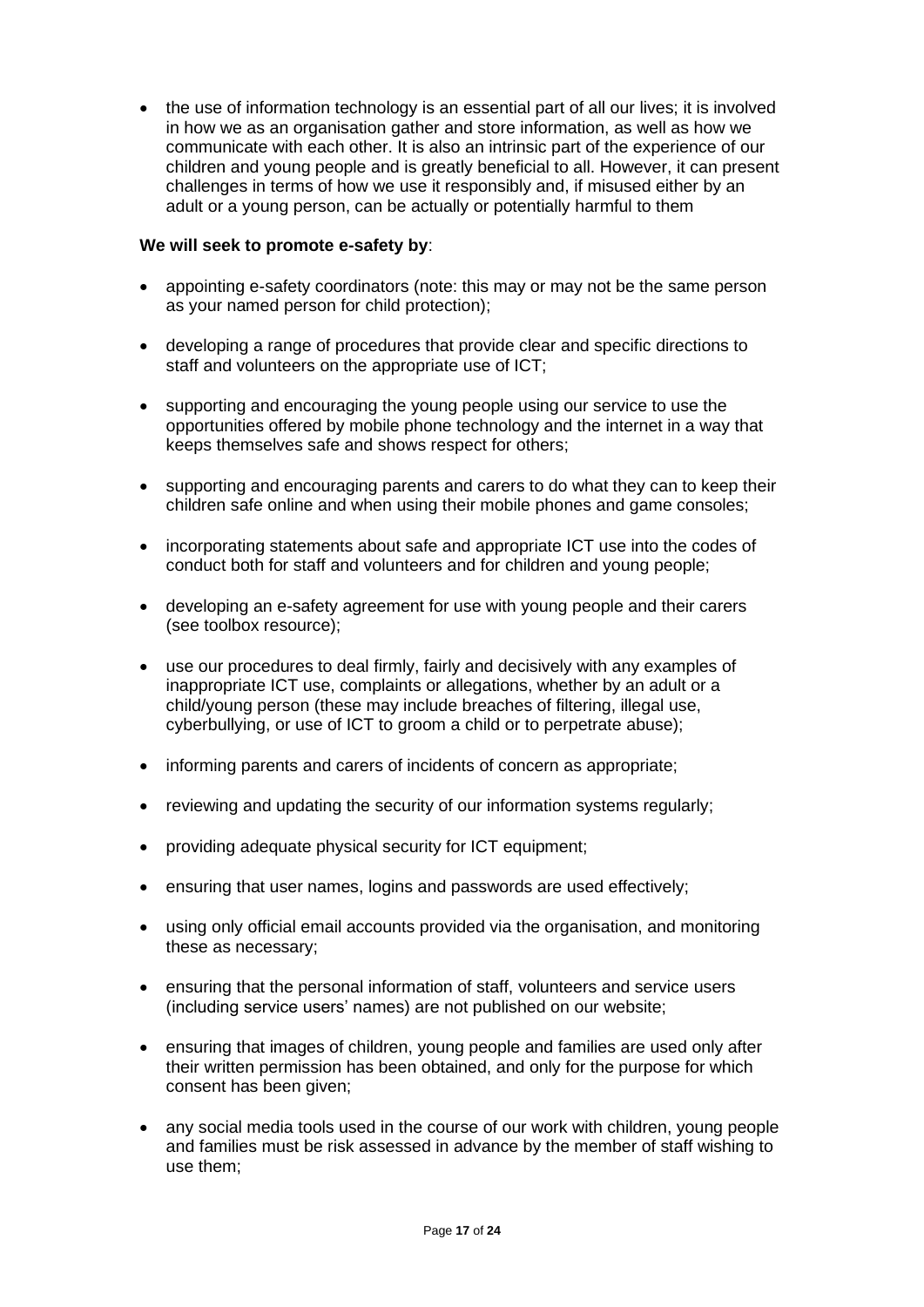- providing effective management for staff and volunteers on ICT issues, through supervision, support and training;
- examining and risk assessing any emerging new technologies before they are used within the organisation.

The name of our e-safety coordinators are Colin Walker, Liz Harrison and Liz Welsh. they can be contacted on 01926 402498. We are committed to reviewing our policy, procedures and good practice annually.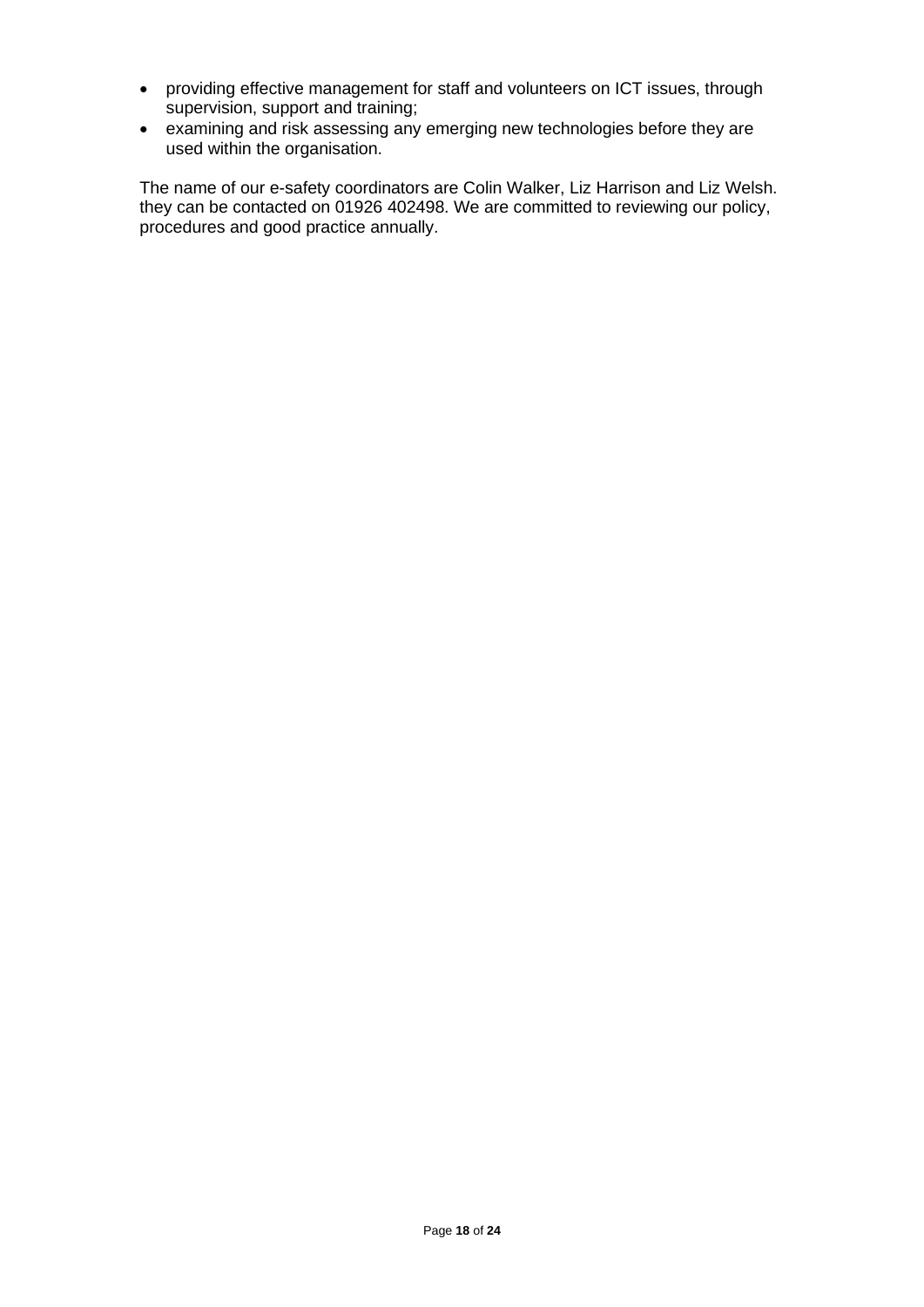#### **APPENDIX A - LEGISLATION**

There is a considerable body of legislation designed to ensure that children are protected and it is important to understand that everyone is responsible for the safety of children. The main Acts include:

#### **The Children's Act 1989 (England and Wales)**

Legislation to ensure the welfare and developmental needs of children are met, including their need to be protected from harm.

#### **The Children's Act 2004**

Legislation that puts into practice the proposals as set out in the Green Paper - Every Child Matters (2003). It creates clear accountability to ensure that all agencies and organisations work together more effectively to safeguard and promote the welfare of children.

#### **The Protection of Children Act 1999**

This creates a framework operating across the different sectors that work with children to identify those considered unsuitable to work with children. It includes listing their names on PoCA list and the former education list 99.

#### **The Children (Protection from Offenders) (Miscellaneous Amendments) Regulation 1997**

These regulations are mainly concerned with preventing the approval of people as foster carers or adoptive parents where either they or any other members of their household over the age of 18 are known to have been convicted of or cautioned for relevant offences. These regulations also apply to childminding, private fostering and residential care.

#### **Criminal Justice Court Services Act 2000**

This provides a comprehensive definition of working with children. Refers to the responsibility of public bodies to prevent unsuitable people from working with children and provides criminal sanctions for those who breach the disqualification.

#### **General Data Protection Regulations 2018**

This relates to the recording and storage of information, including information about children. It outlines information about consent, that information should be clear and must be obtained fairly and processed lawfully, shared only in certain circumstances and kept securely.

#### **Sexual Offences Act 2003**

This contains a package of measures to give children the greatest possible protection from sexual abuse.

#### **Female Genital Mutilation Act 2003**

This requires regulated health professionals and teachers to report disclosures or evidence of FGM by a child.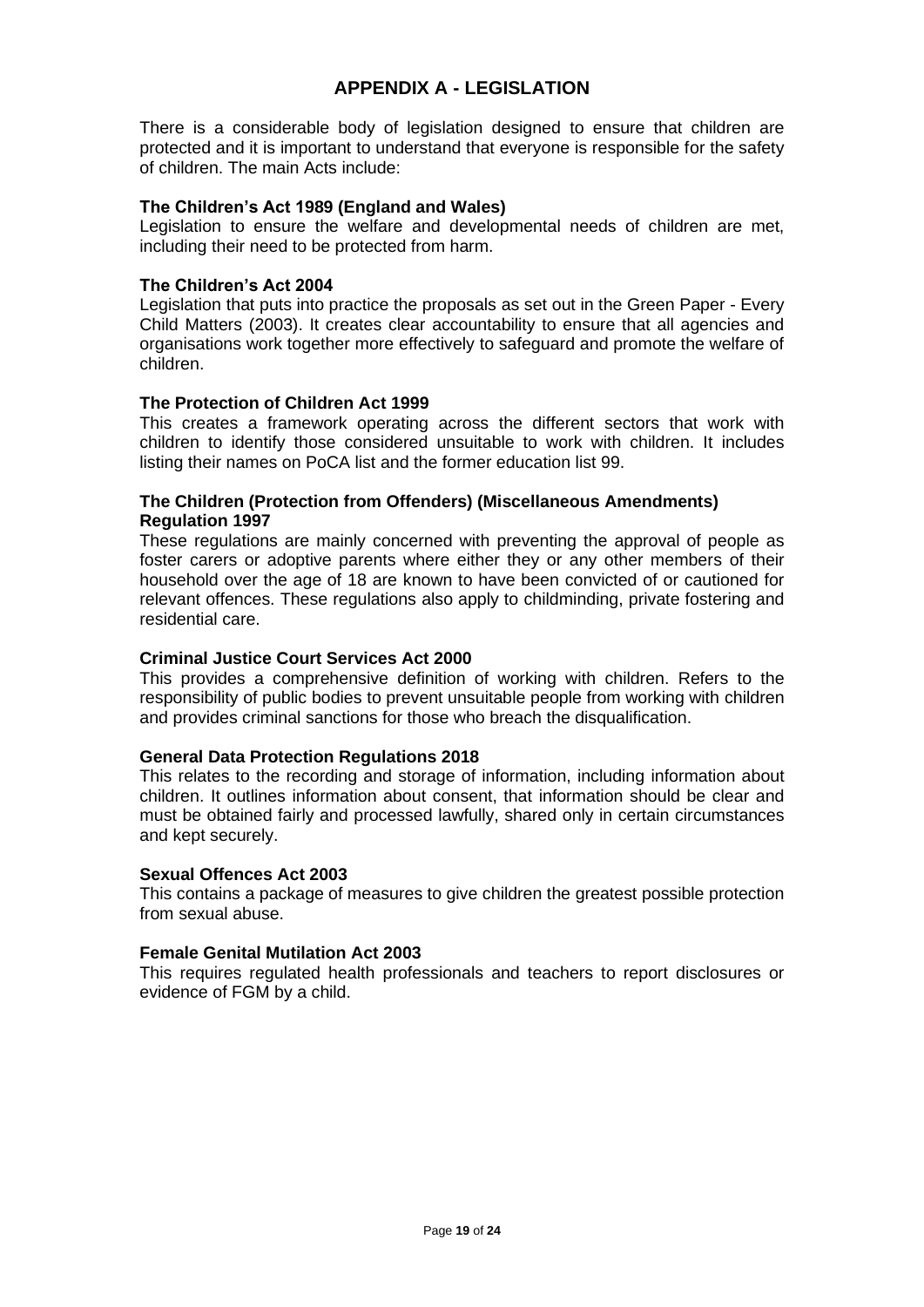### **APPENDIX B – Guidance for Reporting Concerns to the multi-agency safeguarding hub**

## **How do I make a safeguarding referral?**

### **For urgent concerns**

If a child is at immediate risk of serious harm requiring immediate action, call Warwickshire MASH on

#### **[01926 414144](tel:01926%20414144)**

Lines are open from:

• Monday to Thursday: 8:30am – 5:30pm

• Friday: 8:30am – 5:00pm

Telephone contact must always be followed by completion and urgent submission of the **Multi [Agency Referral Form \(MARF\).](http://apps.warwickshire.gov.uk/api/documents/WCCC-1068-582)**

### **Out of hours**

If you need to get in touch out of usual office hours, please contact the Social Care Emergency Duty Team immediately on:

### **[01926 886922](tel:01926-886922)**

### **For non-urgent concerns**

Complete the **[Multi Agency Referral Form \(MARF\)](http://apps.warwickshire.gov.uk/api/documents/WCCC-1068-582) and send to [mash@warwickshire.gcsx.gov.uk](mailto:mash@warwickshire.gcsx.gov.uk)**

### **What to consider before making a referral**

The Warwickshire Safeguarding Children Board (WSCB) has developed a [Thresholds Document](http://apps.warwickshire.gov.uk/api/documents/WCCC-850-285) on determining levels of need when making assessments. This provides advice and guidance regarding the level of support children may require. Professional staff should consider before making a referral to the MASH, whether the needs of the person subject of the concern can be met by services from within their own agency, or by other professionals already involved with the family. This is usually relevant for children who have universal or additional needs, this is often referred to as Level 1 or 2 support as demonstrated in the [Thresholds Document.](http://apps.warwickshire.gov.uk/api/documents/WCCC-850-285)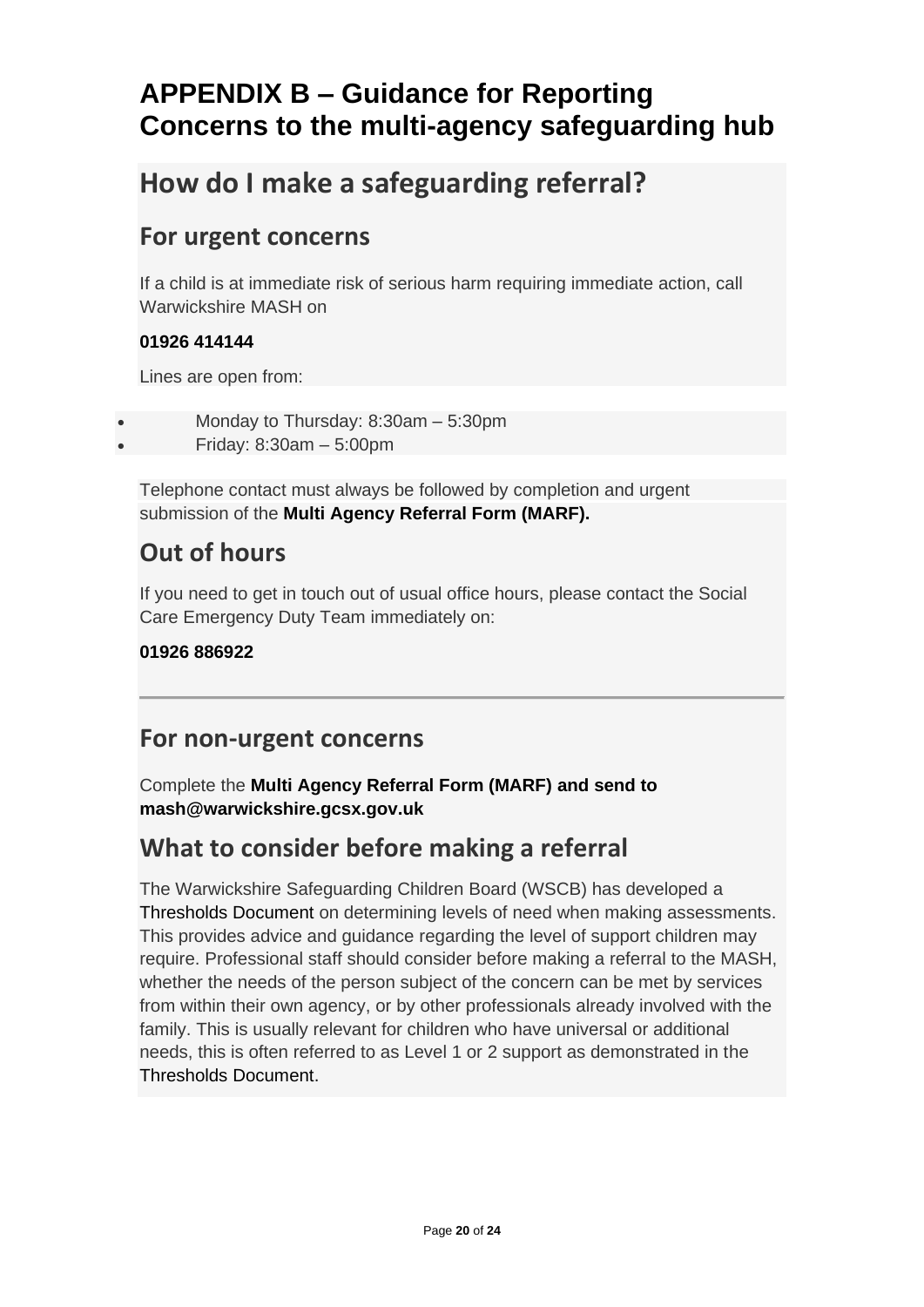

### **Do I need to inform parents or carers that I have concerns and I am making a referral?**

Usually yes. Professionals should seek to discuss any concerns they have with the people who have parental responsibility for the child and inform them that they are making a referral to the MASH. This should not be done where such discussions will place a child at increased risk of significant harm or cause any delay.

### **What happens after the safeguarding referral is made?**

Children's Social Care within the MASH will review the referral to determine whether it is a known case or a concern. This will include checking if the case is currently open to Children's Social Care or to Early Help for a CAF.

### **If the case is currently open**

If a concern has already been raised or has been closed within the last twelve weeks, the referral will be forwarded directly to the Children's Team to follow up. This will usually be via the Duty Social Worker within that team and the Operations Manager.

This will be followed up by a telephone call and recorded on the case recording system.

If the child was stepped down to Early Help within the last twelve weeks, in which case depending on the concerns raised the information will be shared and discussed with the lead practitioner, where possible to decide if the concerns are such that Early Help can address the concerns or whether there are new or additional concerns which need a different response.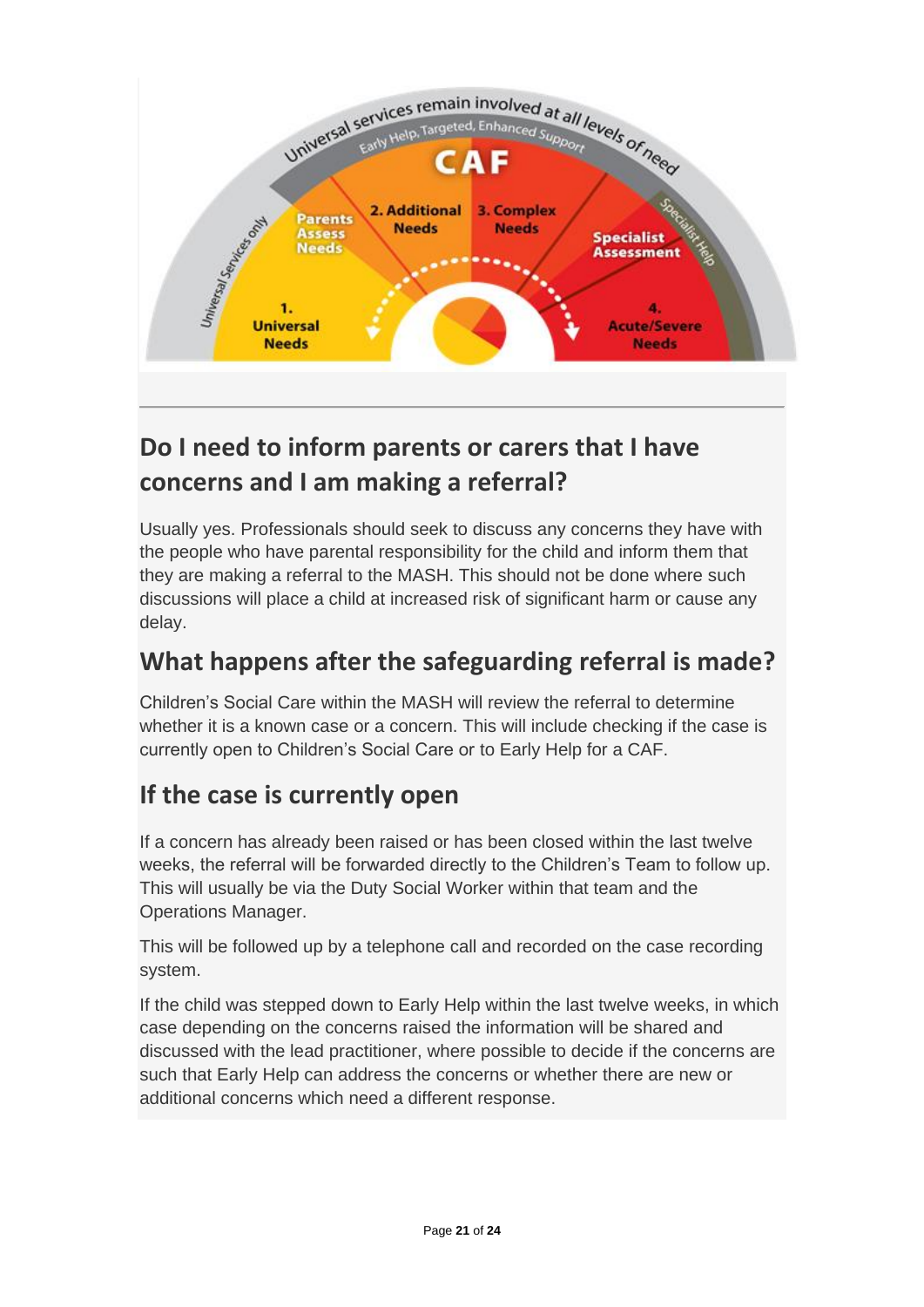### **If the referral is raising a new concern**

If the concern is about a child not known to Children's Social Care or Early Help, the referral will be loaded into the MASH tracking system and passed to staff to complete initial screening. Depending on the nature of the concern the referral may progress to triage where information from a number of agencies within the MASH and those with links to the MASH is gathered. If there are immediate concerns for the welfare of a child a MASH Meeting may take place which professionals will be invited to attend or via telephone conference.

Professionals will be informed of the outcome of the referral, detailing what action was taken by the MASH and the decisions made. This will be provided in writing, usually via secure email.

If professionals remained concerned or are unhappy with the decision made by the MASH they are able to use the Warwickshire Children's Safeguarding Board (WSCB) escalation process. More information regarding this is available at the www.warwickshire.gov.uk/wscb.

### **Can I get further advice about a situation I am concerned about?**

Yes. Each agency will have its own safeguarding procedures which will detail how to identify and assess safeguarding concerns. However, your own agency Safeguarding lead will have further advice about thresholds and when to make a referral.

Information, advice and guidance can be accessed in relation to Early Help Assessments (Also known as CAF) via the Early Help duty system, which is located within the MASH. This can be accessed by contacting the MASH on **[01926 414144](tel:01926%20414144)** and choose option 1.

### **Consultation Service**

The MASH offers a Consultation Service with Children's Social Care professionals.

It provides quick access via the telephone to Children's Safeguarding and Social Care advice on the most appropriate action and thresholds.

Professionals contacting the MASH cannot remain anonymous when seeking advice and children discussed should be identified to ensure effective advice is provided.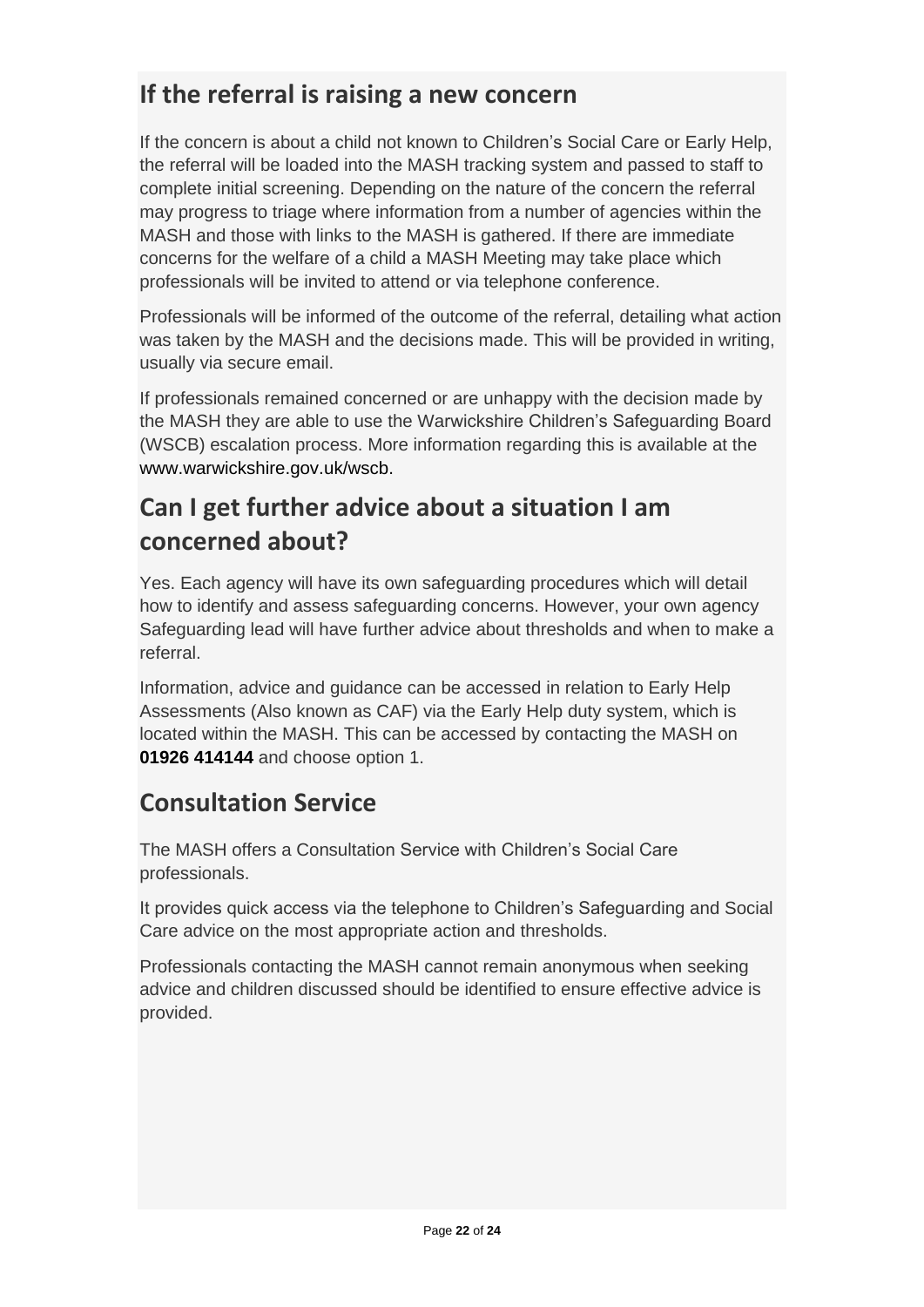### **How the Consultation Service works**

- Consultation will be offered by MASH members of staff for all professionals seeking advice about children who they are concerned about.
- To undertake a consultation professionals should telephone the MASH on **[01926 414144.](tel:01926%20414144)**
- The MASH will record the consultation against the child's details. The contacting professional is expected to follow the record keeping and information guidelines for their own agency, to record they have held a consultation.
- The MASH will not contact the family discussed but do expect professionals to discuss any concerns they have with the people who have parental responsibility for the child.
- Professionals and their agencies are not obliged to follow the advice offered, however staff within the MASH will escalate concerns in line with Warwickshire's Safeguarding Children Procedures where they feel Safeguarding activity is required and advice is not followed.
- This is not a short cut or referral route into the MASH. If a referral is required, the usual procedure will be followed.